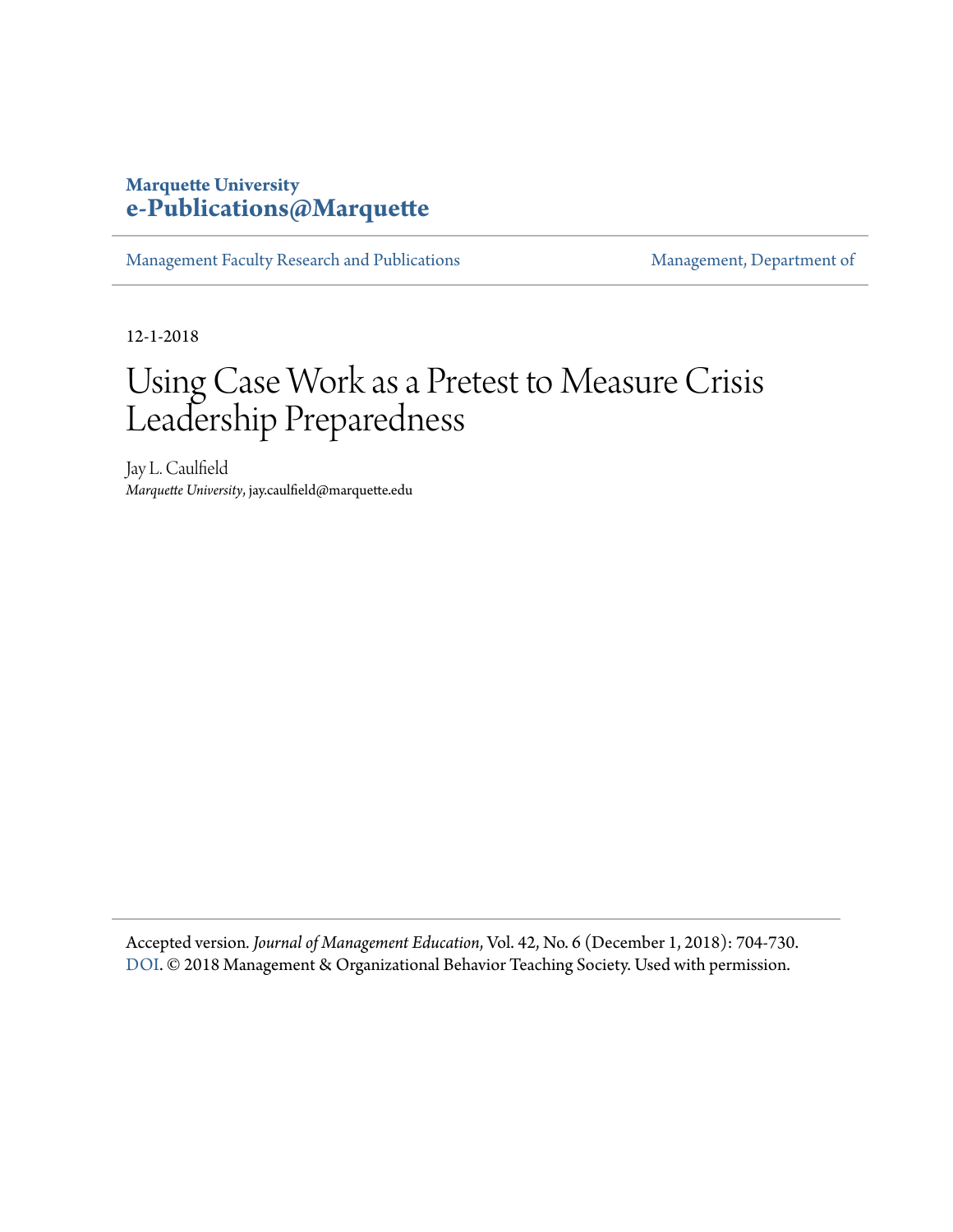**Marquette University**

## **e-Publications@Marquette**

## *Management Faculty Research and Publications/College of Business Administration*

*This paper is NOT THE PUBLISHED VERSION;* **but the author's final, peer-reviewed manuscript.**  The published version may be accessed by following the link in the citation below.

*Journal of Management Education*, Vol. 42, No. 6 (2018): 704-730. [DOI.](https://www.doi.org/10.1177/1052562918796052) This article is © SAGE Publications and permission has been granted for this version to appear in **e**-[Publications@Marquette.](http://epublications.marquette.edu/) SAGE Publications does not grant permission for this article to be further copied/distributed or hosted elsewhere without the express permission from SAGE Publications.

# Using Case Work as a Pretest to Measure Crisis Leadership Preparedness

Jay L. Caulfield Marquette University, Milwaukee, WI

## Abstract

Today's leaders must thrive in a world of turbulence and constant change. Unstable conditions frequently generate crises, emphasizing the need for crisis leadership preparedness, which is missing from many business curricula. Thus, the purpose of this work was to develop a learning module in crisis leadership preparedness. As a baseline measure or pretest, 217 graduate students were asked to analyze two crisis leadership cases during the first week of an entry leadership class. Content analysis provided the method to identify where student analyses fell short. These gaps in learning then informed the creation of student learning objectives. Applying inquiry-based learning, I then suggest instructional methods that I incorporated into an active learning module to better prepare today's leaders for crisis leadership.

**Keywords** [inquiry-based learning,](https://journals.sagepub.com/keyword/Inquiry-based+Learning) [crisis leadership preparedness,](https://journals.sagepub.com/keyword/Crisis+Leadership+Preparedness) [crisis typologies,](https://journals.sagepub.com/keyword/Crisis+Typologies) [leadership attribution](https://journals.sagepub.com/keyword/Leadership+Attribution+Error)  [error](https://journals.sagepub.com/keyword/Leadership+Attribution+Error)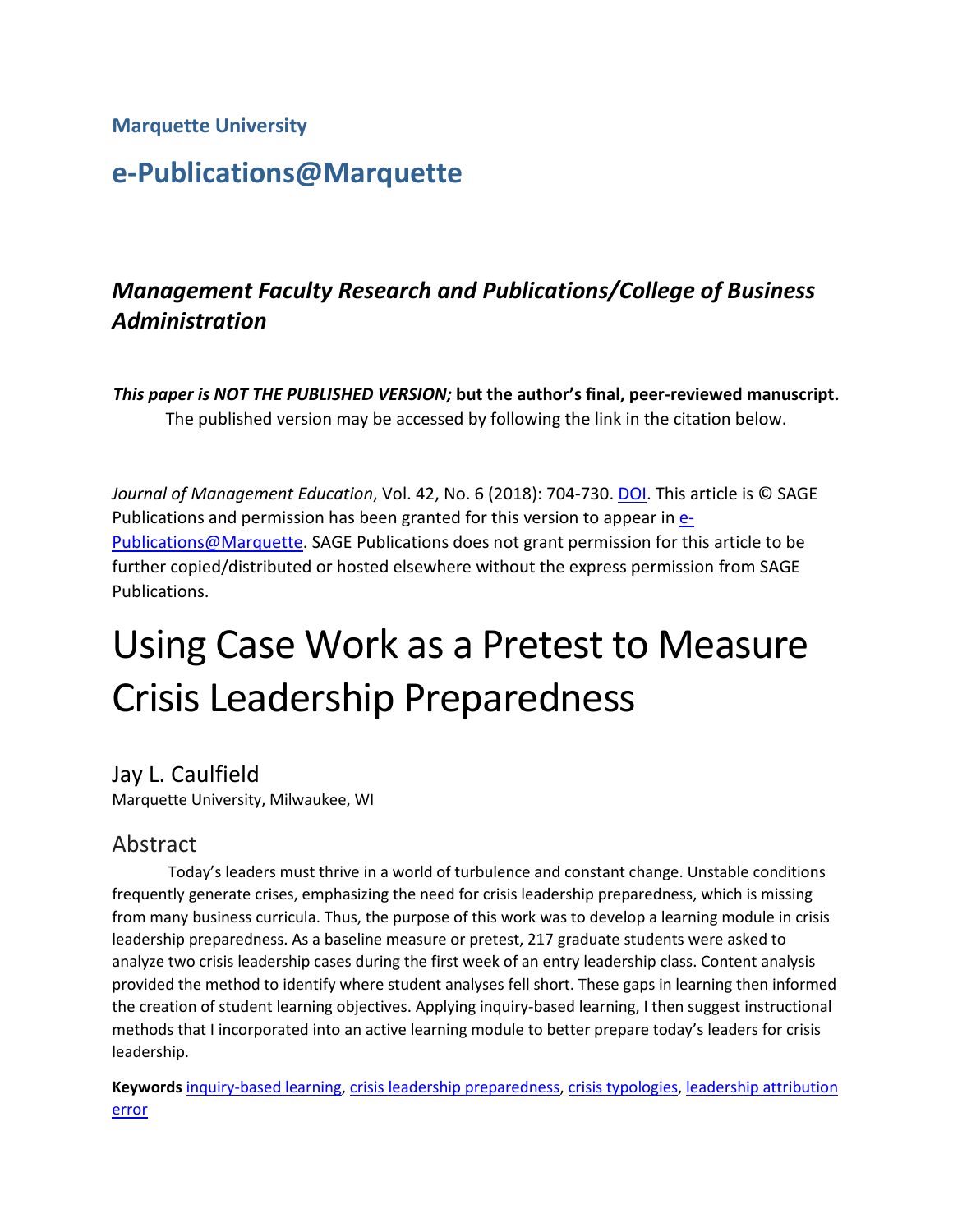#### Introduction

Today's leaders must thrive in a world of turbulence and constant change [\(Samani & Thomas,](https://journals.sagepub.com/doi/10.1177/1052562918796052)  [2016\)](https://journals.sagepub.com/doi/10.1177/1052562918796052). Global instabilities, changing geo-environments, financial constraints, technological advances, information proliferation, false news, and globalization lead to uncertainty becoming the norm. Unstable conditions often generate crises. Thus, competent leadership includes the ability to lead during crisis. Although several studies in crisis leadership have appeared in the literature over the past five years [\(Lalonde & Roux-Dufort, 2013;](https://journals.sagepub.com/doi/10.1177/1052562918796052) [Shrivastava, Mitroff, & Alpaslan, 2013;](https://journals.sagepub.com/doi/10.1177/1052562918796052) [Wright, Nichols, McKechnie,](https://journals.sagepub.com/doi/10.1177/1052562918796052)  [& McCarthy, 2013\)](https://journals.sagepub.com/doi/10.1177/1052562918796052), today's business curricula often exclude crisis leadership preparedness [\(Cirka &](https://journals.sagepub.com/doi/10.1177/1052562918796052)  [Corrigall, 2010;](https://journals.sagepub.com/doi/10.1177/1052562918796052) [Snowden & Boone, 2007\)](https://journals.sagepub.com/doi/10.1177/1052562918796052). As business curricula begin to include the topic, in this article, I demonstrate how to assess students' baseline knowledge of crisis leadership through the use of inquiry-based learning (IBL), more specifically, case-based work; I then use that assessment data to develop an active learning module that better prepares today's leaders for crisis leadership [\(DeRue &](https://journals.sagepub.com/doi/10.1177/1052562918796052)  [Wellman, 2009;](https://journals.sagepub.com/doi/10.1177/1052562918796052) [Halpern, 2004\)](https://journals.sagepub.com/doi/10.1177/1052562918796052). I now follow with a more detailed account of the process I chose and why I chose it.

To begin, I asked students to submit narratives in which they briefly analyzed two leadership crisis cases, specifically, the Mann Gulch fire and Merck Pharmaceuticals (see [appendix](javascript:popRef() for case summaries). Then, I use my analysis of their work as a pretest. I explain in detail in the method section why I chose these two particular cases for students to compare and contrast. Informed by my pretest analysis, in-class debriefings and the crisis leadership literature, I applied IBL to formulate student learning objectives (SLOs), which guided my selection of instructional methods and media as I designed a learning module for crisis leadership preparedness. I next follow with a literature review of both crisis leadership and the adult learning practices applied when developing the learning module.

## Crisis Leadership

Researchers [Vroom and Jago \(2007\)](https://journals.sagepub.com/doi/10.1177/1052562918796052) define leadership as "a process of motivating people to work together collaboratively to accomplish great things" (p. 18). Thus, during crisis, leadership becomes a group dynamic during which leaders and followers coconstruct the reality of the situation and interact to achieve a shared outcome. [Demiroz and Kapucu \(2012\)](https://journals.sagepub.com/doi/10.1177/1052562918796052) define crises as unforeseen emergency events, natural or manmade, that lead to unstable or dangerous conditions. Depending on magnitude, crises involve an individual, a group, an organization, a species or an entire society. Crises may occur in minutes, like in the Mann Gulch fire, or take years to unfold, like river blindness in the Merck case. Either way, the public expects competent leadership decision making prior to, during and following a crisis [\(Demiroz & Kapucu, 2012\)](https://journals.sagepub.com/doi/10.1177/1052562918796052).

Decision making during crisis, however, challenges decision makers due to time constraints, high situational uncertainty and limited situational control [\(Burnett, 1998;](https://journals.sagepub.com/doi/10.1177/1052562918796052) [James & Wooten, 2010;](https://journals.sagepub.com/doi/10.1177/1052562918796052) [Lu, 2013\)](https://journals.sagepub.com/doi/10.1177/1052562918796052), especially when people are in harm's way [\(Varma, 2015\)](https://journals.sagepub.com/doi/10.1177/1052562918796052). For example, in the Mann Gulch case, 13 out of 15 firefighters died less than 2 hours after being airdropped one-half mile from what initially presented as a routine firefighting event. In the Merck case, the company invested millions of dollars in developing a drug that, even if effective, did not have a revenue stream or established distribution channels. To overcome these types of crises, past research aids in identifying critical competencies required by leaders and followers; I next discuss those competencies.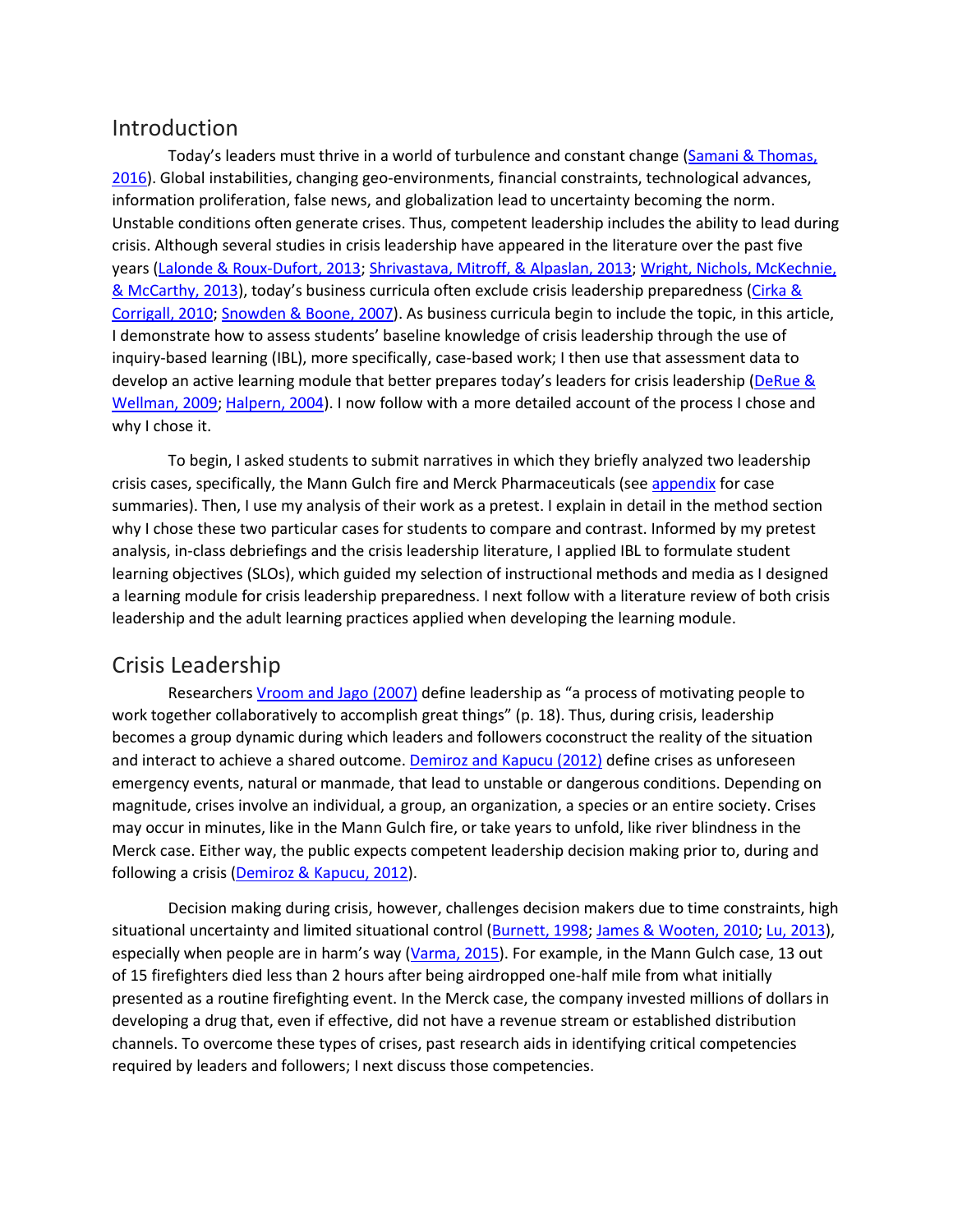#### Crisis Leaders

When considering the leadership process, leaders continue to receive the most attention [\(Chhokar, Brodbeck, & House, 2007;](https://journals.sagepub.com/doi/10.1177/1052562918796052) [Hackman & Wageman, 2005\)](https://journals.sagepub.com/doi/10.1177/1052562918796052). Required crisis leader competencies include clarity of vision and values, decision making, problem solving, adaptability, team development, communication, and constant situational acuity [\(Demiroz & Kapucu, 2012;](https://journals.sagepub.com/doi/10.1177/1052562918796052) [Kapucu & Van Wart,](https://journals.sagepub.com/doi/10.1177/1052562918796052)  [2008;](https://journals.sagepub.com/doi/10.1177/1052562918796052) [Klann, 2003\)](https://journals.sagepub.com/doi/10.1177/1052562918796052). Command and control leadership works well for immediate life-threatening crises (crime fighting, firefighting, triage in emergency situations; [Grint, 2008\)](https://journals.sagepub.com/doi/10.1177/1052562918796052). Other types of prolonged crises require distributive leadership due to needing leaders in multiple professions and at multiple locations. For example, it took several decades for researchers to discover the cause of river blindness and another decade for Merck to develop and test a drug to contain it. Then, in order to get the drug to remote areas, Merck worked with allies to coordinate funding sources and create distribution channels.

In addition, skilled crisis leaders recognize the importance of following protocol while paradoxically deviating from it when situations demand it [\(Demiroz & Kapucu, 2012;](https://journals.sagepub.com/doi/10.1177/1052562918796052) [Kapucu & Van](https://journals.sagepub.com/doi/10.1177/1052562918796052)  [Wart, 2008\)](https://journals.sagepub.com/doi/10.1177/1052562918796052). The leaders in both crisis cases in this study deviated from standard protocol, which required calculated risk-taking and creative thinking made possible by past experience [\(Bolden, Witzel &](https://journals.sagepub.com/doi/10.1177/1052562918796052)  [Linacre, 2016;](https://journals.sagepub.com/doi/10.1177/1052562918796052) [Fiedler, 2002;](https://journals.sagepub.com/doi/10.1177/1052562918796052) [Gannon, 2008;](https://journals.sagepub.com/doi/10.1177/1052562918796052) [McIver, Fitzsimmons, & Flanagan, 2016;](https://journals.sagepub.com/doi/10.1177/1052562918796052) [Price,](https://journals.sagepub.com/doi/10.1177/1052562918796052)  [2014;](https://journals.sagepub.com/doi/10.1177/1052562918796052) [Schroeder-Saulnier, 2014\)](https://journals.sagepub.com/doi/10.1177/1052562918796052). As these two cases demonstrate, experienced leaders also need experienced followers.

#### Crisis Followers

The study of crisis followers continues to evolve but pales in comparison with that of leaders. [Kelley \(1988\)d](https://journals.sagepub.com/doi/10.1177/1052562918796052)escribes skilled followers as well-balanced risk takers who achieve success with or without a strong leader. Experienced followers think independently while being committed to the organization, approaching work with energy and assertiveness [\(Kelley,](https://journals.sagepub.com/doi/10.1177/1052562918796052) 1988). [Chaleff \(2009\)](https://journals.sagepub.com/doi/10.1177/1052562918796052) identifies essential crisis follower competencies as supporting the leader, having courage to follow the leader without fully understanding the leader's reasoning and performing competently and efficiently. Baker [\(2007\)](https://journals.sagepub.com/doi/10.1177/1052562918796052) and [Chaleff \(2009\)](https://journals.sagepub.com/doi/10.1177/1052562918796052) identify followers as integral to any successful leadership process and Berg (as cited in [Baker, 2007\)](https://journals.sagepub.com/doi/10.1177/1052562918796052) sees functions of followers and leaders as interchangeable specific to the expertise required. However, crisis situations often jeopardize leaders and followers in achieving a successful outcome.

#### Crisis Situations

Contingency theories of leadership, such as cognitive resource theory [\(Fiedler, 1964\)](https://journals.sagepub.com/doi/10.1177/1052562918796052), path-goal theory [\(House & Mitchell, 1975\)](https://journals.sagepub.com/doi/10.1177/1052562918796052), and situational leadership [\(Hersey & Blanchard, 1969\)](https://journals.sagepub.com/doi/10.1177/1052562918796052), stress the critical influence a crisis situation has on outcomes. Three decades of research indicate that leadership outcomes depend on the situation [\(Fiedler, 2002;](https://journals.sagepub.com/doi/10.1177/1052562918796052) [Vroom & Jago, 2007\)](https://journals.sagepub.com/doi/10.1177/1052562918796052). Specifically, situations account for nearly three times the variance in outcomes than do differences among individual leaders and followers [\(Vroom, 2000;](https://journals.sagepub.com/doi/10.1177/1052562918796052) [Vroom & Jago, 1988,](https://journals.sagepub.com/doi/10.1177/1052562918796052) [2007;](https://journals.sagepub.com/doi/10.1177/1052562918796052) [Vroom & Yetton, 1973\)](https://journals.sagepub.com/doi/10.1177/1052562918796052).

[Fiedler's \(2002\)](https://journals.sagepub.com/doi/10.1177/1052562918796052) extensive work on situational factors identifies a number of important findings regarding interactions of leaders and followers during crisis. First, in a series of studies conducted in the late 1980s and early 1990s, mostly pertaining to military environments, we learn that a leader's intelligence best contributes to group performance when the leader's willingness and ability to instruct the group coincides with the group's willingness and ability to follow instructions [\(Fiedler, 2002\)](https://journals.sagepub.com/doi/10.1177/1052562918796052).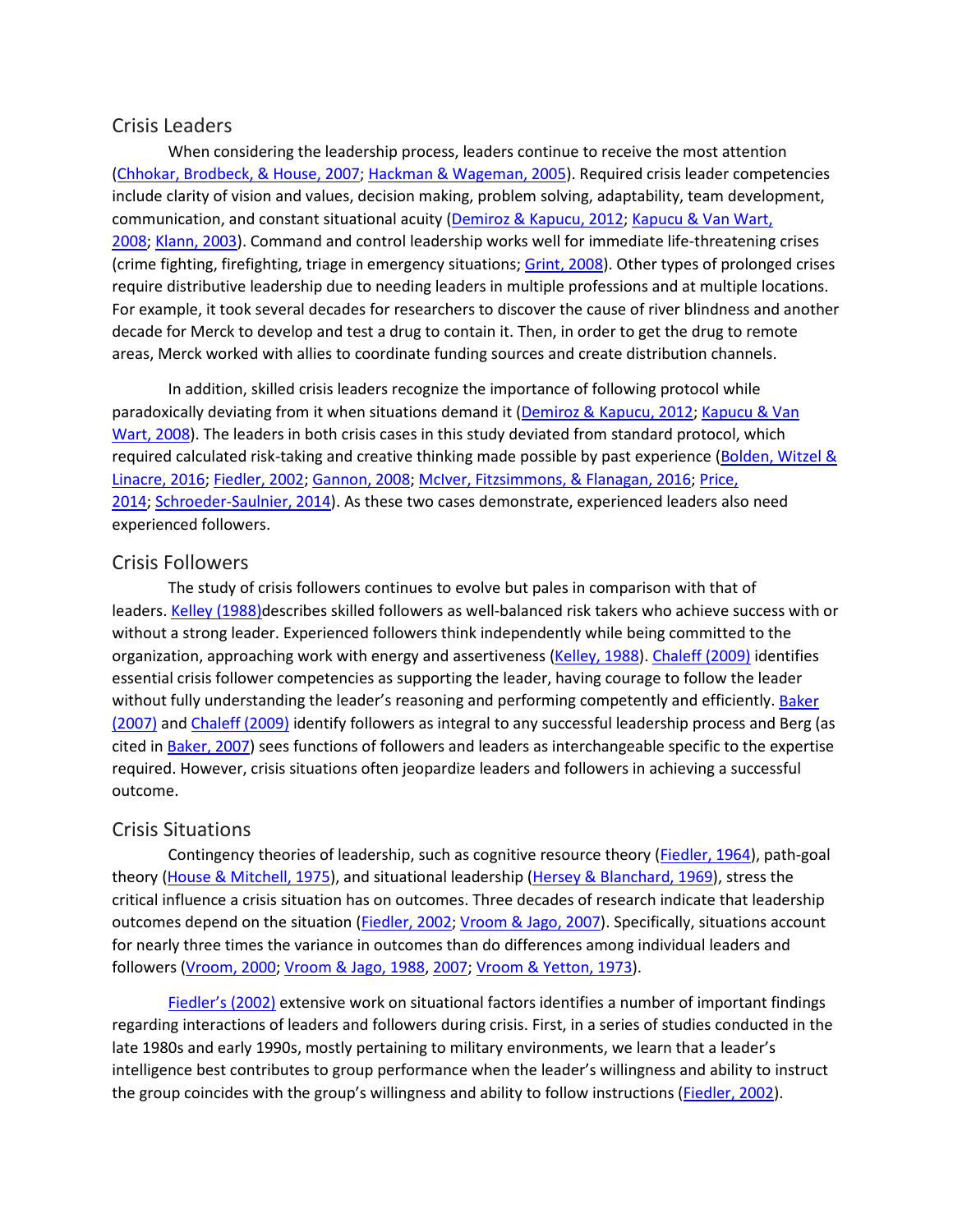However, Fiedler indicates this is difficult to achieve in some crisis situations. Second, the leader's experience will only be valuable to a group when communication between leader and follower occurs [\(Fiedler, 2002\)](https://journals.sagepub.com/doi/10.1177/1052562918796052). Third, in stressful situations, experienced leaders perform significantly better than inexperienced leaders as they know what to expect [\(Fiedler, 2002\)](https://journals.sagepub.com/doi/10.1177/1052562918796052). Finally, more demanding cognitive functions, such as decision making, creativity, and judgment, diminish during stressful situations [\(Fiedler, 2002\)](https://journals.sagepub.com/doi/10.1177/1052562918796052). Thus, in crisis situations, where imminent danger exists, based on one's related past experience, retrieving from memory requires a lesser degree of cognitive function than identifying innovative solutions. Yet innovative solutions may be critical in achieving desired outcomes. As experienced people perform better under stress, they recognize that novel situations demand creativity versus protocol to achieve a sought-after outcome.

We see major evidence of these research findings in the Mann Gulch situation. C47 engine noise prior to drop, loss of radio and map, smoke, and the escalating roar of a fire of this magnitude severely impaired communication. [Weick's \(1993\)](https://journals.sagepub.com/doi/10.1177/1052562918796052) insightful analysis of the Mann Gulch fire suggests additional contributing factors impairing communication, which include follower breakdown in sense making and role structuring; these factors may lead to insubordination, extreme individualism, chaos, and catastrophe. Yet in the face of imminent death, Dodge's experience led him to see an innovative solution that his inexperienced crew could not foresee. This disaster and others like it prompt crisis experts to continue exploring new avenues of crisis intervention, including developing crisis typologies to improve crisis planning, prevention and intervention, making them important to include in a crisispreparedness learning module.

#### Gundel's Crisis Typology

In general, typologies aid in studying phenomena by categorizing them according to relevant criteria. I considered several factors when choosing a crisis typology [\(Gundel, 2005\)](https://journals.sagepub.com/doi/10.1177/1052562918796052). First, I wanted one that fit disaster situations like those described here. Second, for teaching purposes, I wanted one that was informative but not too complex, which is generally true for two-dimensional typologies (Björck, [2016\)](https://journals.sagepub.com/doi/10.1177/1052562918796052). Third, the typology had to identify strategies that provided a segue into type of leadership needed. Fourth, [Gundel \(2005\)](https://journals.sagepub.com/doi/10.1177/1052562918796052) used the Mann Gulch fire as an example in his typology work, which I thought would help students better understand both his typology and the crisis. Finally, the Merck case fits the criteria identified in Gundel's description of fundamental crises, which include containing new diseases such as polio, HIV, and river blindness. For all these reasons, Gundel's typology appeared the best fit.

According to [Gundel \(2005\),](https://journals.sagepub.com/doi/10.1177/1052562918796052) his two-dimensional typology identifies four mutually exclusive crisis categories with accompanying strategies. Two varying crisis conditions, predictability and influenceability (easy vs. difficult), form the basis of the quadrants. [Table 1](https://journals.sagepub.com/doi/10.1177/1052562918796052) includes characteristics, examples, and strategies by quadrant. The strategies suggest the type of leadership needed. To illustrate, Quadrants 1 and 3 strategies require distributive leadership that coordinates expert efforts in a number of specialty areas to prevent predictable crises through effective planning and prevention measures. Quadrants 2 and 4, on the other hand, require a team of experts on the ground to combat an unexpected crisis in progress, which requires a command and control approach and training in the latest relevant technologies.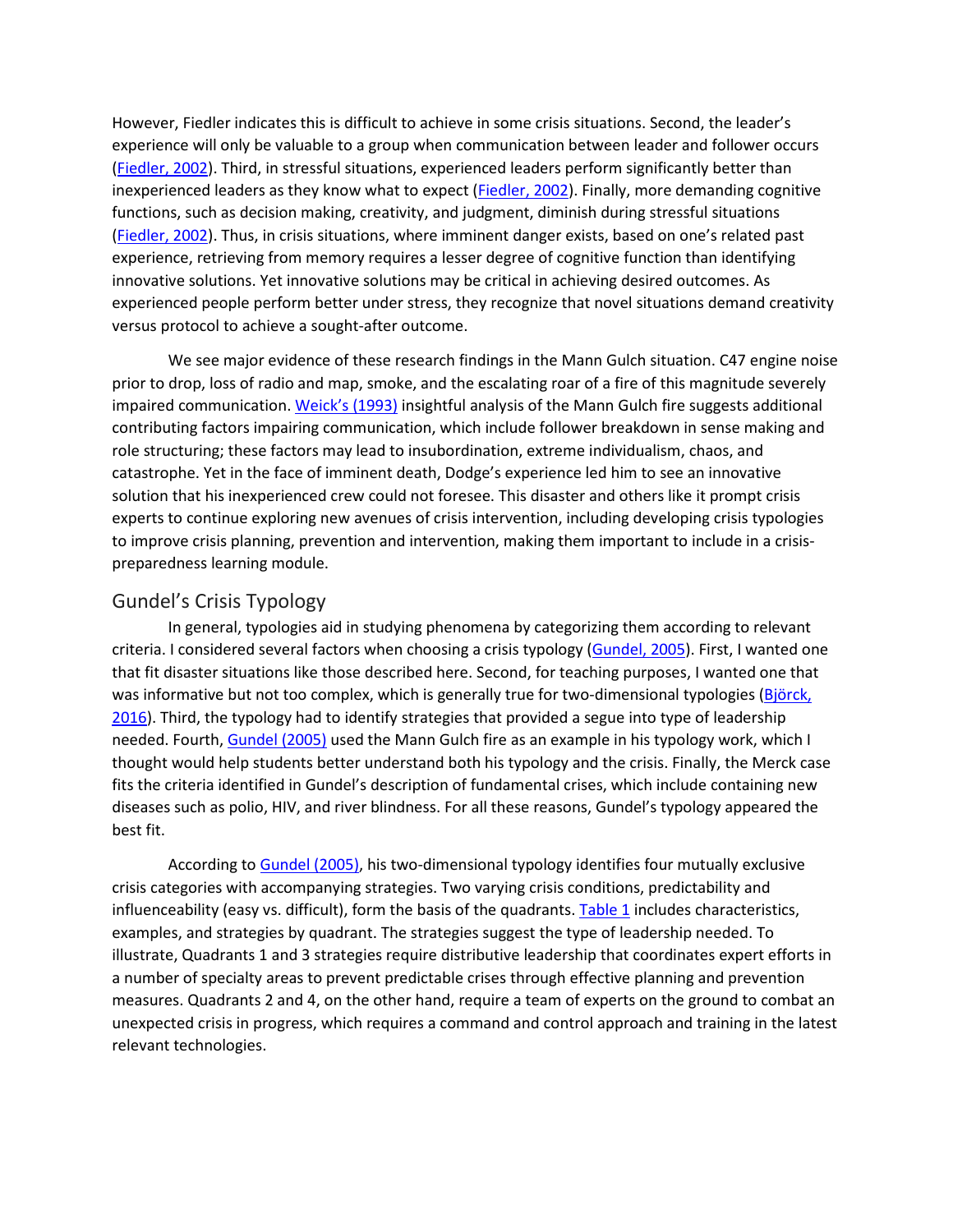**Table 1.** Gundel's Crises Typology.

| Crises quadrant              | Predictability | Influenceability | Examples            | <b>Strategies</b>                  |
|------------------------------|----------------|------------------|---------------------|------------------------------------|
| Quadrant 1: Conventional     | Easy to        | Easy to          | Explosions in       | Integrated systems of quality      |
| crises (occur frequently)    | predict        | influence        | chemical plants,    | control and crisis management,     |
|                              |                |                  | electrical power    | regulatory controls                |
|                              |                |                  | outages             |                                    |
| Quadrant 2: Unexpected       | Difficult to   | Easy to          | Titanic, 9/11, and  | Improve communication through      |
| crises (rarely occur)        | predict        | influence        | the Mann Gulch Fire | better technology, training for    |
|                              |                |                  |                     | unexpected events occurring        |
|                              |                |                  |                     | during crises                      |
| Quadrant 3: Intractable      | Easy to        | Difficult to     | Earthquakes, global | Political and regulatory solutions |
| crises (difficult to prepare | predict        | influence        | change              | across organizations and borders   |
| for)                         |                |                  |                     |                                    |
| Quadrant 4: Fundamental      | Difficult to   | Difficult to     | Polio, HIV crisis,  | Establishing expert groups to      |
| crises (most dangerous, may  | predict        | influence        | river blindness     | explore countermeasures is likely  |
| often occur for prolonged    |                |                  |                     | the best strategy                  |
| periods)                     |                |                  |                     |                                    |

In summary, crisis leadership preparedness requires an understanding of crisis as well as leadership during crisis. Leaders, followers, and situations all contribute to crisis outcomes. Crisis experts continue to explore crises remedies. Crisis typologies are a more recent remedy aiding in crisis differentiation, planning, and intervention, making them important to include in a crisis learning module. To aid students in effective learning, I next focus on adult learning practices applied when developing the SLOs and the learning module.

## Applied Adult Learning Practices

Adult learning practices place the primary responsibility of learning on the learner, while the primary responsibility of the teacher becomes one of identifying key concepts to be learned, ideally stated in the SLOs for the course [\(Caulfield, 2011\)](https://journals.sagepub.com/doi/10.1177/1052562918796052). SLOs state measurable goals for students to achieve. Sequencing is important for efficient learning [\(Bruner, 1966\)](https://journals.sagepub.com/doi/10.1177/1052562918796052), which has become a major goal in formal education due to limited resources [\(Overton, 2017\)](https://journals.sagepub.com/doi/10.1177/1052562918796052). Thus, sequencing SLOs in logical order may aid in sequencing instructional methods. Active instructional methods, those that directly involve students in learning, engage learners more so than passive instructional methods involving only telling (Angelo & [Cross, 1993;](https://journals.sagepub.com/doi/10.1177/1052562918796052) [Hammer & Giordano, 2012;](https://journals.sagepub.com/doi/10.1177/1052562918796052) [Prince, 2004\)](https://journals.sagepub.com/doi/10.1177/1052562918796052). Increased student engagement reportedly enhances learning [\(Carini, Kuh, & Klein, 2006\)](https://journals.sagepub.com/doi/10.1177/1052562918796052). IBL, a form of active or experiential learning, involves students in a continuous cycle of experience, reflection, conceptualization, and planned experimentation [\(Kolb, 2015\)](https://journals.sagepub.com/doi/10.1177/1052562918796052) and has broad-based application to many active instructional methods. Thus, I applied IBL throughout this study.

#### Inquiry-Based Learning

According to [Spronken-Smith \(2012\),](https://journals.sagepub.com/doi/10.1177/1052562918796052) IBL encourages self-directed learning based on an inductive constructivist approach whereby students construct knowledge rather than it being transmitted directly to them. According to [Pappas \(2014\),](https://journals.sagepub.com/doi/10.1177/1052562918796052) four approaches of progressive IBL are prominent: (a) confirmation inquiry used to confirm known results; (b) structured inquiry used to explain known results; (c) guided inquiry used to design how to investigate and test a question; and (d) open inquiry used to identify, investigate, test, and report findings on a question. Examples of IBL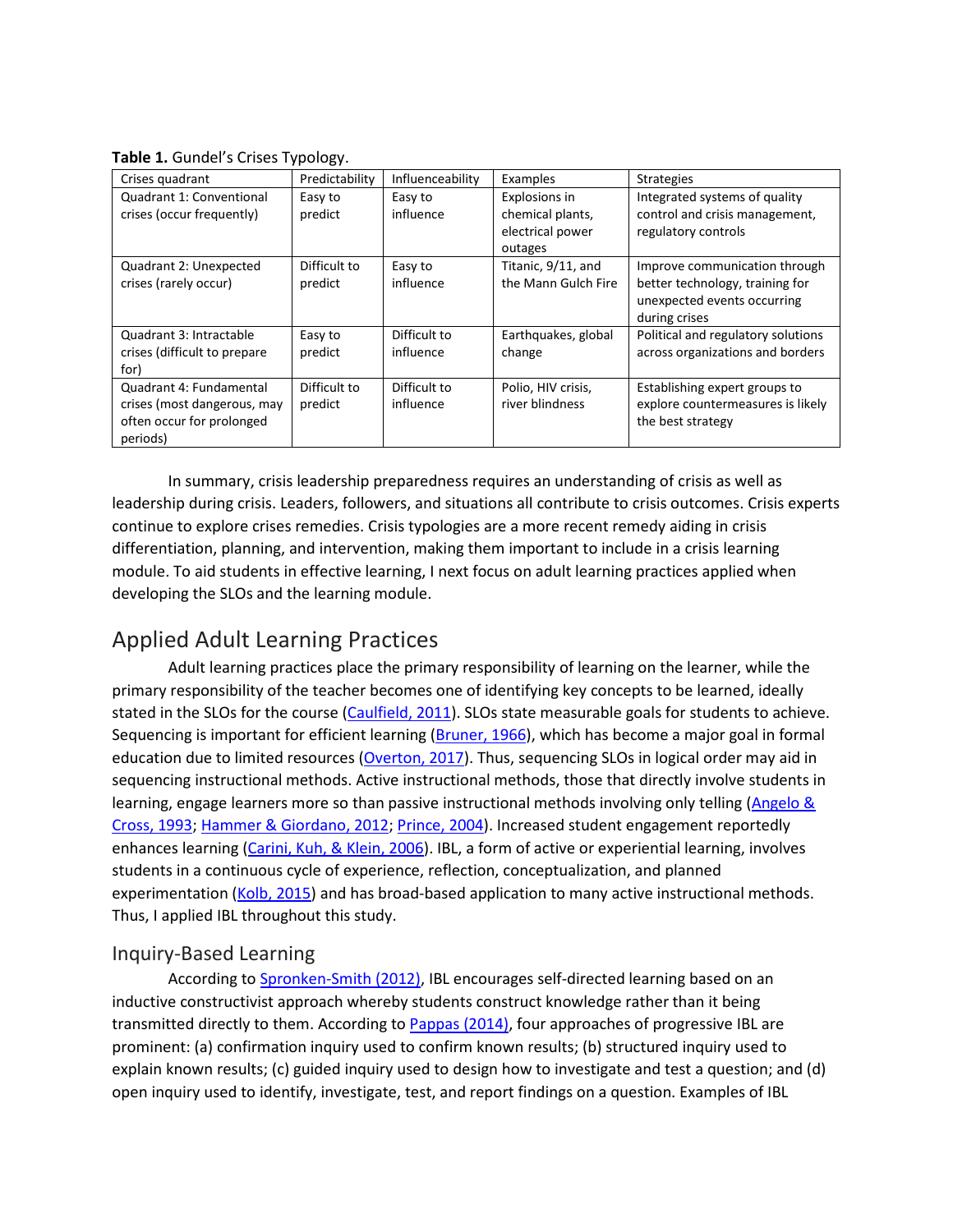include case-based learning, community-based learning and online simulations. My own familiarity with case-based learning led me to recognize that analyzing student case work could be used to gain a better understanding of how they viewed leadership during crisis. I could then apply my analysis to identify misconceptions and gaps in learning, which would help me design a more effective crisis-preparedness module.

#### Using Case-Based Learning as a Pretest

In case analysis, students apply structured inquiry to real-life situations. In this study, I applied case analysis at the beginning of a course as a pretest to gage students' level of knowledge regarding crisis leadership. As [Bruner \(1966\)](https://journals.sagepub.com/doi/10.1177/1052562918796052) concludes,

It would seem much more sensible to put evaluation into the picture *before* and *during* curriculum construction, as a form of intelligence operation to help the curriculum maker in his choice of material, in his approach, in his manner of setting tasks for the learner. (p. 30)

To my knowledge, using case analysis as a pretest to inform SLOs and choice of instructional methods has not been discussed in the management education literature. This type of assessment not only aids in selecting instructional methods geared toward meeting SLOs, but also aids in framing debriefings after the pretest. Debriefings became a form of guided inquiry where I asked critical questions regarding perceived gaps in learning identified in my analysis. Thus, the student case analyses served as both a pretest and an instructional method grounded in IBL. In the methods section to follow, I provide a detailed explanation of how I used IBL in these ways.

## Method

#### Narrative Sample

Sample data consisted of 217 graduate student analyses of two crisis leadership cases. Students completed the analyses during Week 1 of the entry leadership course in a leadership degree program. Women wrote 64% of the assessments. Students reported the following ethnicities: 72% Caucasian, 13% African American, 6% Asian, 3% Hispanic, 2% American Indian, and 4% undisclosed; 98.1% claimed U.S. citizenship. Students reported their ages as follows: 42% in their 20s, 39% in their 30s, 15% in their 40s, 3% in their 50s, and 1% in their 60s. About 75% identified themselves as part-time students; nearly all of the 75% held full-time jobs.

#### Case Selection

noted in the introduction, I selected two cases for several reasons. First, although both involved the worst type of crises, ones that resulted in severe injuries or death, the situations suggested vastly different approaches. Because contingency theory strongly supports the idea that leadership depends on the situation [\(Fiedler, 1964;](https://journals.sagepub.com/doi/10.1177/1052562918796052) [Hersey & Blanchard, 1969;](https://journals.sagepub.com/doi/10.1177/1052562918796052) [House & Mitchell, 1975;](https://journals.sagepub.com/doi/10.1177/1052562918796052) Vroom & Jago, [2007;](https://journals.sagepub.com/doi/10.1177/1052562918796052) [Vroom & Yetton, 1973\)](https://journals.sagepub.com/doi/10.1177/1052562918796052), I wanted to see whether students described differences in the situations and recognized the need for different leadership approaches. Second, past research indicates that people mostly attribute outcomes to leaders [\(Hackman & Wageman, 2005;](https://journals.sagepub.com/doi/10.1177/1052562918796052) [Meindl, 1995;](https://journals.sagepub.com/doi/10.1177/1052562918796052) [Meindl,](https://journals.sagepub.com/doi/10.1177/1052562918796052)  [Ehrlich, & Dukerich, 1985\)](https://journals.sagepub.com/doi/10.1177/1052562918796052), ignoring not only situations but also followers as well [\(Baker, 2007;](https://journals.sagepub.com/doi/10.1177/1052562918796052) [Chaleff,](https://journals.sagepub.com/doi/10.1177/1052562918796052)  [2009\)](https://journals.sagepub.com/doi/10.1177/1052562918796052). Relatedly, people mostly attribute outcomes to leaders regardless of condition, which [Hackman](https://journals.sagepub.com/doi/10.1177/1052562918796052)  [and Wageman \(2005\)](https://journals.sagepub.com/doi/10.1177/1052562918796052) refer to as leader attribution error (LAE). Thus, I selected one case with a good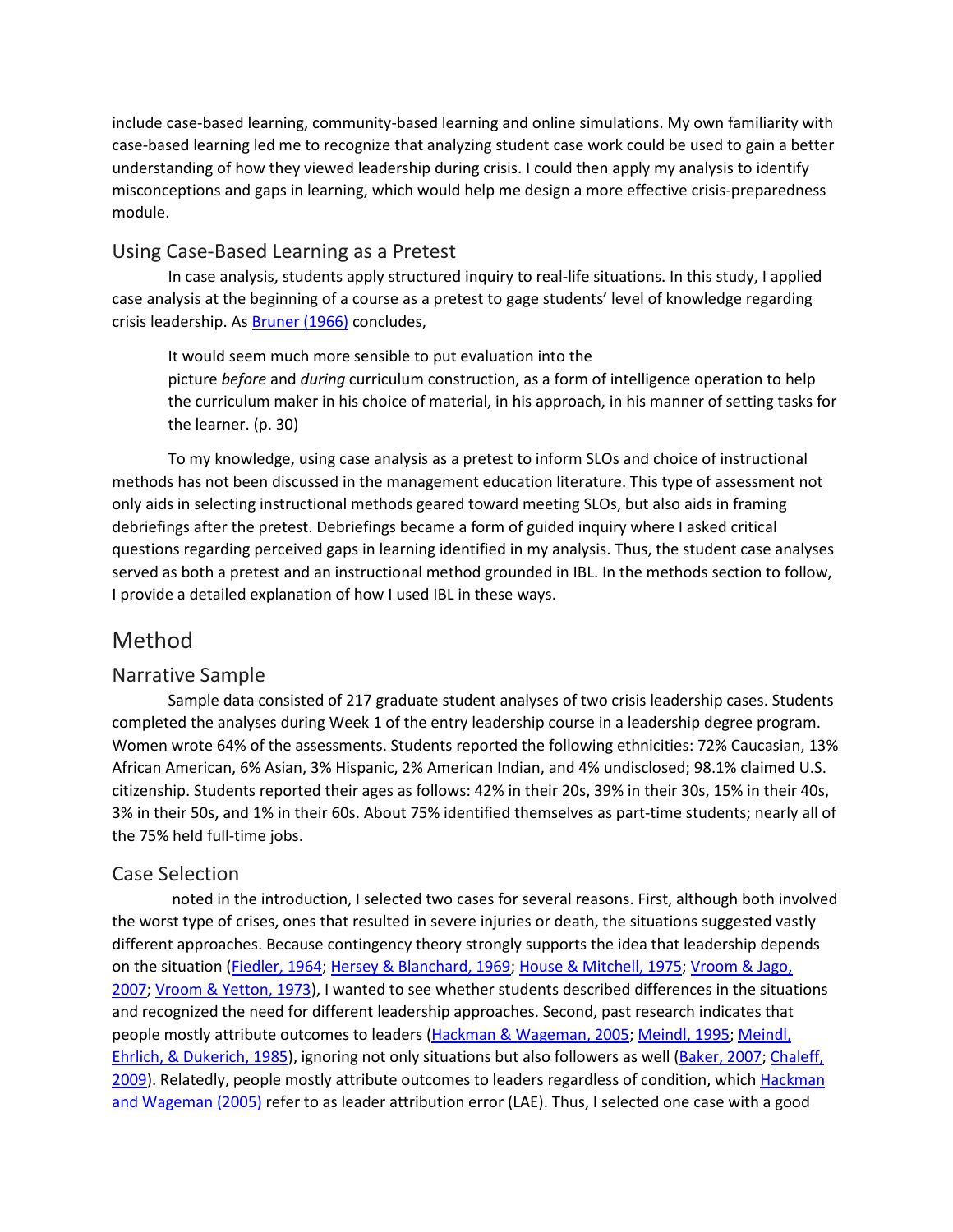outcome and the other with a bad outcome to see whether my pretest analysis supported past research. Third, I wanted students to learn how to categorize different types of crises by applying Gundel's typology. Hence, I selected cases from two different quadrants in preparation for including that exercise in the learning module. In addition to the case summaries located in the [appendix,](javascript:popRef() the full cases appear in [Useem \(1998a,](https://journals.sagepub.com/doi/10.1177/1052562918796052) [1998b\)](https://journals.sagepub.com/doi/10.1177/1052562918796052), *Wagner Dodge Retreats in Mann Gulch* and *Roy Vagelos Attacks River Blindness*.

## Assignment Details

Assignments given the initial week of class included three readings, specifically, an introductory chapter on leadership, which discussed leadership as a process; an article on emotional intelligence within teams; and the two crisis leadership cases. Teachers instructed students to complete all readings prior to completing the following written assignment.

Think about the relatedness of leaders, followers, and situations in each of the two leadership events described in the cases. Compare and contrast the two leadership events by comparing and contrasting each of the three elements of leadership (leaders, followers, situations). What influence did each of these three elements have on the outcome for each case?

[Figure 1](https://journals.sagepub.com/doi/10.1177/1052562918796052) illustrates the guiding framework for case analysis. Teachers did not discuss cases in class prior to students completing the work. Teachers collected assessments from 15 classes over a period of nine semesters; six semesters offered two sections. Two experienced teachers taught the classes.



**Figure 1.** Guiding framework for content analysis.

#### Conducting the Analysis

I used mixed-method content analysis to analyze the student case analyses. Content analysis focuses on the generation of codes, code clusters, and themes based on interrelated codes derived from word counts and word frequencies [\(Klenke, 2008\)](https://journals.sagepub.com/doi/10.1177/1052562918796052). With the help of NVivo software, I identified themes by using a combination of first-level descriptive coding and second-level pattern coding, word counts,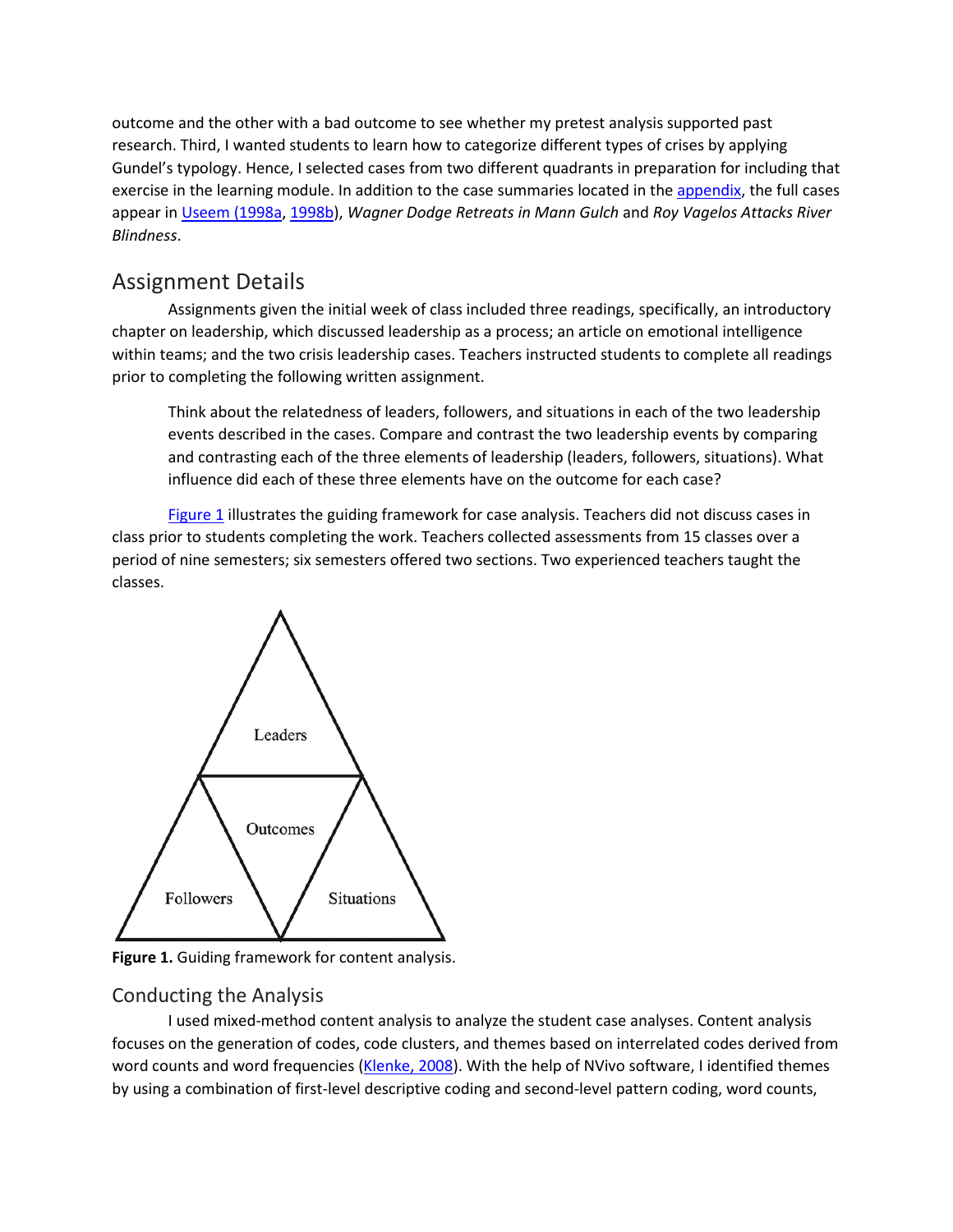and word frequencies. Pattern coding assisted with the interpretation of latent content and informed the themes I discovered. I analyzed each case separately. When determining what students had identified as important crisis competencies, however, I aggregated the word frequency counts from both cases to determine the competency's full effect. For example, I combined the number of times the term "decision making" appeared in the student analyses of both cases. Applying [Figure 1](https://journals.sagepub.com/doi/10.1177/1052562918796052) and the assignment, content analysis identified how student analyses described (a) leaders, (b) followers, (c) situations, (d) relatedness of these three constructs, (e) the primary outcome attribution for each case, and (f) comparison and contrast of the two cases based on the preceding five points.

#### Priming

On preliminary evaluation of the data, I noted that most participants attributed outcomes solely to leaders. Priming [\(Cook, 2013\)](https://journals.sagepub.com/doi/10.1177/1052562918796052), also referred to as instructional scaffolding [\(Bruner, 1975\)](https://journals.sagepub.com/doi/10.1177/1052562918796052), has been demonstrated to advance learning more rapidly by introducing preparatory material before exposing students to a more difficult or more commonly misperceived concept. Thus, I wanted to see if priming would reduce LAE, as this had implications for instructional design of the learning module. I selected the Mann Gulch case for priming because of the credible media available, specifically, the [Report of Board of](https://journals.sagepub.com/doi/10.1177/1052562918796052)  [Review \(1949\)](https://journals.sagepub.com/doi/10.1177/1052562918796052) and a comprehensive technical report conducted onsite by [Rothermal \(1993\).](https://journals.sagepub.com/doi/10.1177/1052562918796052) I did not uncover similar preparatory media for the Merck case; thus, I limited priming to the Mann Gulch case only. Each teacher taught one of the primed classes. The two primed classes were small (*n* = 13), concluding the data collection. With the exception of priming, assignments were identical for previous classes.

Thus, specific to the Mann Gulch case, I conducted chi-square tests to determine whether credible media influenced outcome attributions of the primed participants when compared with the unprimed participants. As past research indicates [\(Bruner, 1975;](https://journals.sagepub.com/doi/10.1177/1052562918796052) [Cook, 2013\)](https://journals.sagepub.com/doi/10.1177/1052562918796052), I anticipated that priming might aid students in identifying a more balanced outcome attribution, lessening the effect of LAE.

#### Conducting Word Counts

For each case, I counted the number of words that the case writer associated with leaders, followers, and situations and compared those with the number of words that a random sample of 23 (10.7%) student analyses associated with leaders, followers, and situations. To avoid any influence from priming, prior to random sample selection, I excluded the 13 primed student analyses. I wanted to see if the case word counts for leaders, followers, and situations influenced the word counts of those same three elements in student analyses. To make this determination, I used chi-square tests of association for each element specific to each case as compared with each element of the sample of student analyses for each case.

Second, using NVivo, I completed a word frequency count and from that I identified frequently mentioned leadership competencies for two reasons. First, in looking for gaps in learning, I wanted to see whether competencies identified in the literature were also identified in student analyses. Second, for validation purposes, I wanted to determine whether the themes identified in my content analysis related to the competencies most identified in the word frequency counts.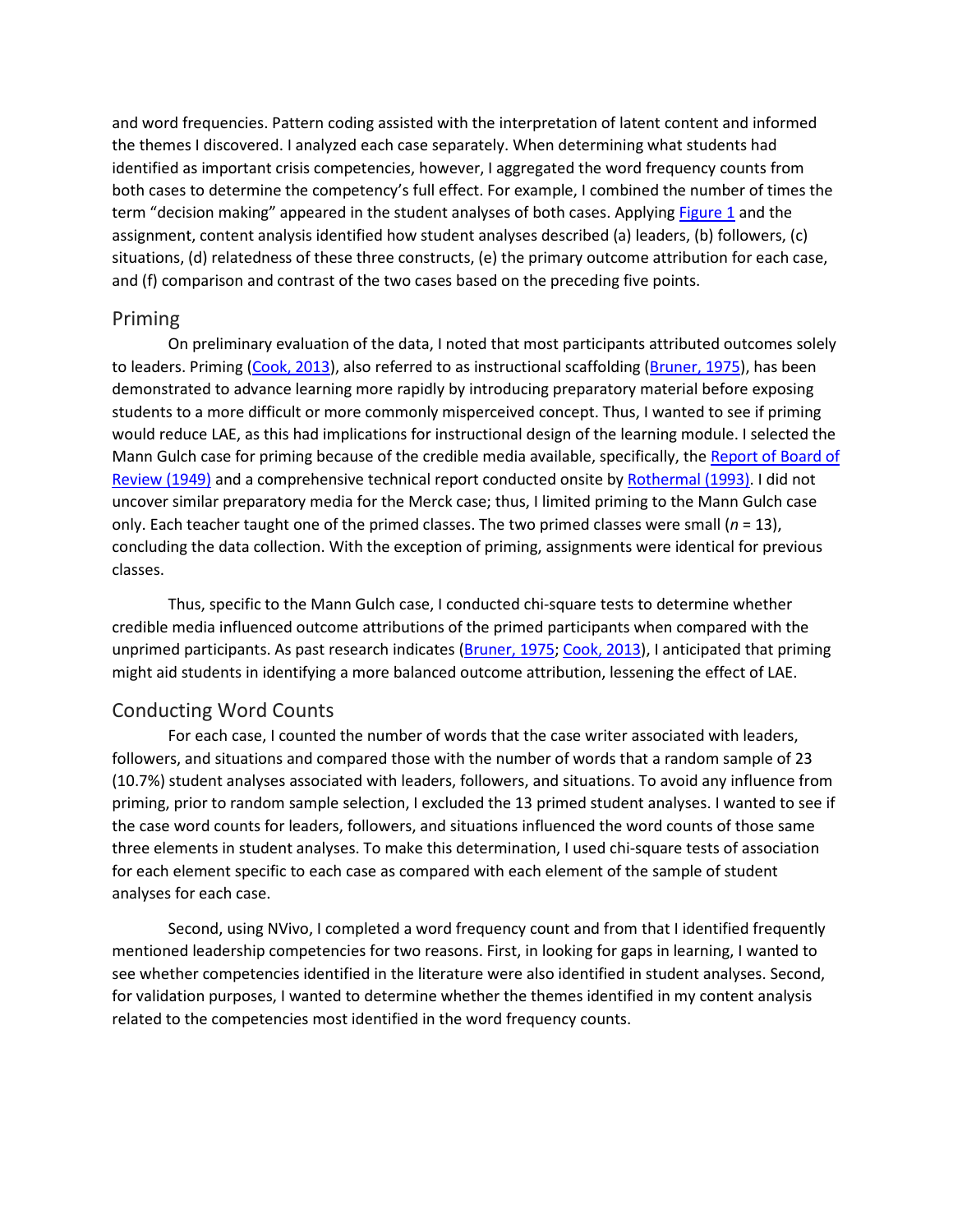## Results

#### Preliminary Findings for Both Cases

Descriptions of followers and situations paled in comparison with those of leaders. Follower descriptions mostly focused on the relationships between leaders and followers, often attributing responsibility for the quality of those relationships to the leaders. Markedly, evaluators spent little, if any, time describing the crisis situations for either case. When they compared the situations for the two cases, they noted little difference between them.

#### Case 1: Mann Gulch

#### Leader

Indeed, 66% of the student analyses word counts related to the leader. I identified the following positive themes in the assessments of Dodge: experienced, intelligent, technically competent, remained calm during a life-threatening crisis, motivated to save his crew and his own life, and creative when lighting the escape fire. The negative themes identified were his infrequent communication and nonparticipatory decision making, leading to inability to establish trust with his crew and loss of credibility.

#### Followers

Indeed, 22% of the student analyses word counts focused on followers. I identified the following themes: lack of cohesion as evident by their scattering just prior to most perishing and lack of experience as evident by the fact that they were unaware of the seriousness of the situation until a few minutes prior to most of their deaths. Markedly, only a few analyses mentioned the brief training followers received and their short time on the job. [Table 2](https://journals.sagepub.com/doi/10.1177/1052562918796052) contains leader and follower themes and direct quotes in support of the themes.

| Leader themes             |                                                                         |
|---------------------------|-------------------------------------------------------------------------|
| Experienced, intelligent, | "As an individual leader, he was strong and competent," "Dodge was      |
| and competent             | intelligent and competent," "a competent smoke jumper having            |
| leader                    | many years of experience," "competent in firefighting."                 |
| Calm during crisis,       | "Calm and rational when faced with immediate danger," "he was able to   |
| motivated to save         | remain calm and collected," "staying calm enough to think about a       |
| himself and others        | means of survival," "came up with a good plan to save his team."        |
| Creative solution of      | "Able to motivate himself to think quickly," "adapted quickly to find a |
| escape fire during        | solution by creating an escape fire," "he was creative enough to        |
| dire crisis               | devise a plan to save himself and his teammates."                       |
| Poor communicator Poor    | "A 'man of few words."" [This quote taken from the case was cited by    |
| decision maker, sole      | evaluators in 61 assessments.] "Poor communication," "he was a          |
| decision maker            | poor communicator."                                                     |
| Lacked trust of crew      | "Accumulation of erroneous decisions," "poor decision making," "they no |
| leading to loss of        | longer trusted his decisions," "Not involving men in decision-making    |
| credibility               | processes affecting all of them," "he did not include their [crew]      |
|                           | input in any decision making."                                          |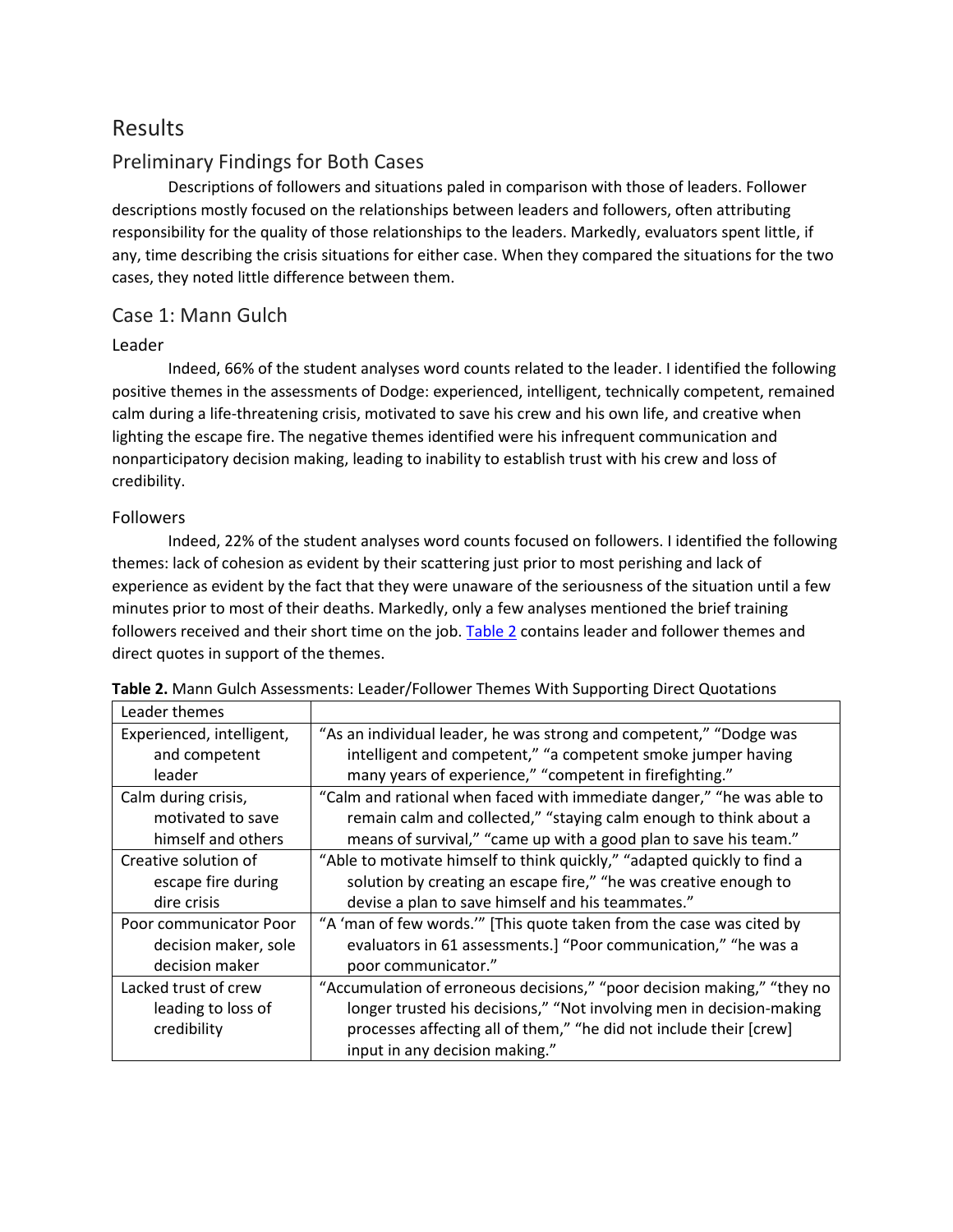|                           | "Loss of credibility," "credibility had collapsed," "lack of trust from his |
|---------------------------|-----------------------------------------------------------------------------|
|                           | team members was evident," "[lack of communication] caused men              |
|                           | to distrust his leadership and reduce his credibility."                     |
| Outcome mainly            | "He communicated poorly, if at all, with his team, and that ultimately led  |
| attributed to leader      | to the deaths of most of them;" Dodge failed to keep 13 men alive;"         |
| characteristics           | "the inability for Dodge to express himself to any of his men."             |
|                           | Eventually led to their fatalities"                                         |
| <b>Follower Themes</b>    |                                                                             |
| Lacked cohesiveness with  | "Did not operate in an organization that promoted unity and professional    |
| one another               | development," "lack of trust, cohesiveness." "The relative                  |
| Lack of experience Lacked | inexperience of his [Dodge] unit [crew] led to one of the greatest          |
| trust in leader           | firefighting tragedies of the century," "inexperienced individuals who      |
|                           | had not worked together," "team had little experience." "It was hard        |
|                           | to trust him [leader]," "there was no trust [in the leader]," "there        |
|                           | was no level of trust [in the leader]."                                     |

#### **Situation**

Indeed, 12% of the student analyses word counts focused on the crisis situation. Students mentioned severe time constraints in 20% of assessments. Eleven evaluators (5.1%) mentioned that loss of radio and map hindered communication and planning. One assessment identified the inability to communicate in a noisy C-47 prior to airdrop. No one identified that shifting winds caused the fire to block the escape route, that the roar of the fire made communication impossible or that smoke may have impaired vision.

#### Relatedness of Constructs

Relatedness refers to the connection between the three constructs. Narratives identified one prominent theme. Because Dodge did not establish a connection with his crew, he could not achieve a successful outcome by effectively influencing the situation, demonstrated by the following quote, "Dodge's inability to connect with his followers and gain their trust made it nearly impossible to come out of his situation successfully."

#### Outcome Attribution

Assessments for unprimed participants (*n* = 204) attributed the outcome to the leader 75% of the time, aligned with past study findings [\(Hackman & Wageman, 2005;](https://journals.sagepub.com/doi/10.1177/1052562918796052) [Vroom & Jago, 2007\)](https://journals.sagepub.com/doi/10.1177/1052562918796052). Notedly, regardless of whether unprimed participants assessed followers as lacking competencies, leader outcome attribution dominated. However, the primed group (*n* = 13) mainly attributed the outcome to the leader, followers, and situation, attributing the outcome solely to the leader 15% of the time. This finding suggests that priming did influence attributions significantly,  $\chi^2(1)$  = 168.115, p < .001, aligned with findings on scaffolding and priming [\(Bruner, 1975;](https://journals.sagepub.com/doi/10.1177/1052562918796052) [Cook, 2013\)](https://journals.sagepub.com/doi/10.1177/1052562918796052).

#### Case 2: Merck

#### Leader

Indeed, 71% of student analyses word counts focused on the leader. I identified the following positive themes in assessments of Vagelos: effective communicator, skilled relationship builder, insightful decision maker, mission-driven, calculated risk taker, placed others' needs first, competent,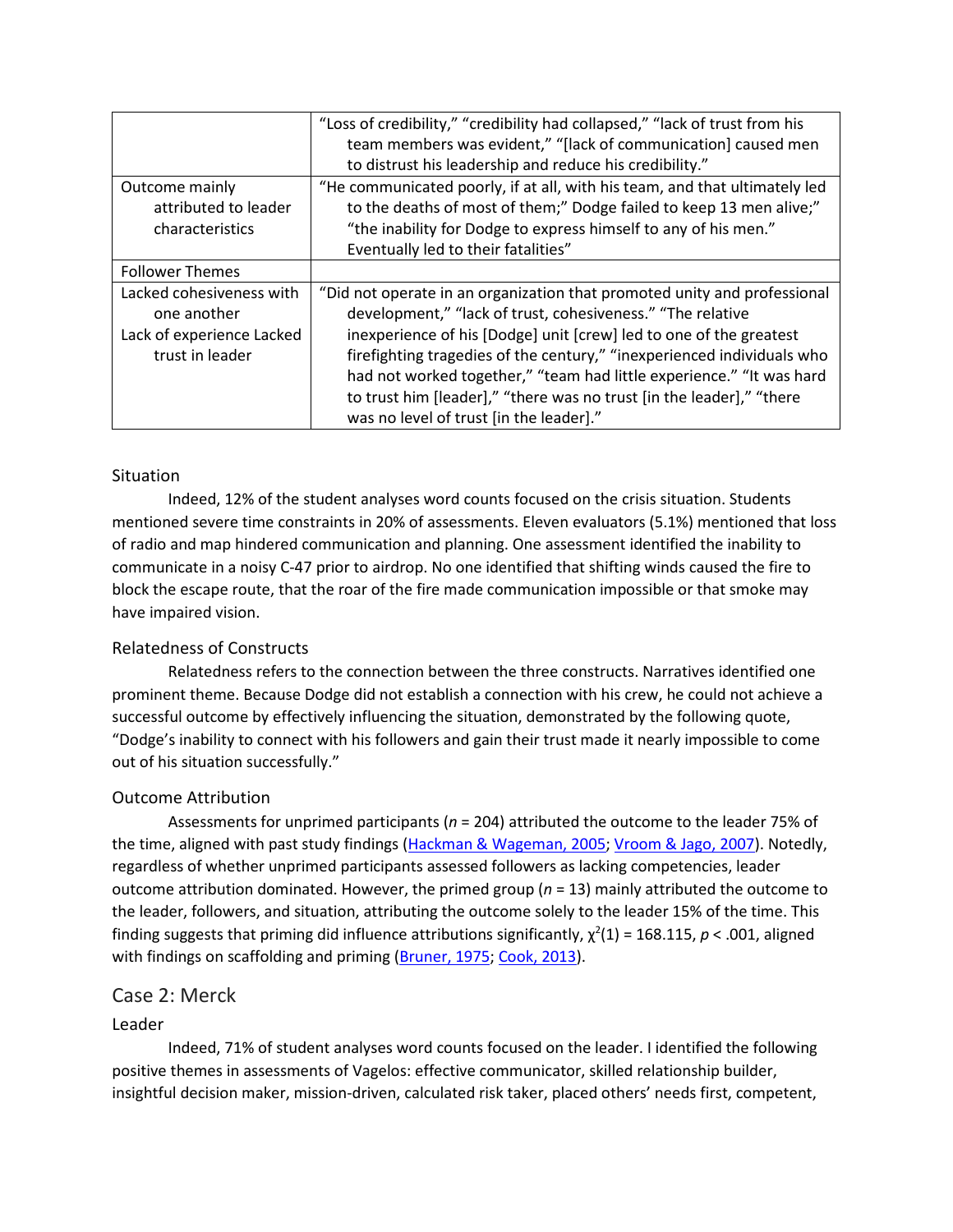intelligent, and ethically/socially responsible. Many evaluators attributed Vagelos' ability to develop relationships with followers as being critical to achieving the good outcome. I identified no negative themes. A few negative statements indicated that prior to informing the public, Vagelos should have first informed the board of his decision to give Ivermectin away free to perpetuity, and that publicly linking his actions to the mission of the company could be viewed as manipulative. After all, board members could hardly argue with Vagelos' mission-based decision of putting people before profits.

#### Followers

Indeed, 15% of student analyses word counts focused on followers. I identified the following follower themes: followers comprised a cohesive team that had been working together for years and employees highly supported Vagelos and Merck's mission of "people before profits." [Table 3](https://journals.sagepub.com/doi/10.1177/1052562918796052) contains leader and follower themes and direct quotes in support of the themes.

| Leader themes                  |                                                                       |
|--------------------------------|-----------------------------------------------------------------------|
| Highly skilled and intelligent | "Competent and enthusiastic," "competent and made decisions           |
| leader                         | easily," "intelligence supported by his competent organizational      |
| Participatory                  | understanding."                                                       |
| Insightful decision maker;     | "Vagelos listened to his researchers, his bosses, his board of        |
| calculated risk taker          | directors."                                                           |
| Values driven; ethical and     | "Considered the consequences of his choice; understanding of a well-  |
| socially responsible           | established corporate culture," "very clear to see what Vagelos       |
|                                | was doing with his decisions," "Vagelos was able to build trust       |
|                                | and avoid alienating key players."                                    |
|                                | "Had moral fortitude," "pursued ethical responsibility," "felt a      |
|                                | professional responsibility to help those with River Blindness,"      |
|                                | "saw it as the socially responsible and ethical decision to make      |
|                                | [giving away lvermectin]."                                            |
|                                | "He had no choice in his decision to go ahead with the drug he        |
|                                | was able to use the company's values to back-up his decision,"        |
|                                | "Vagelos chose to do the moral thing."                                |
| Outcome was predominantly      | "[Vagelos] transformed Merck to a company with a social conscious,"   |
| associated with leader         | "Vagelos saved thousands of lives," "Vagelos was able to work for     |
| characteristics                | the aid of millions of people in West Africa while never losing sight |
|                                | of what would ultimately be best for Merck and its shareholders."     |
| <b>Follower themes</b>         |                                                                       |
| A cohesive team; highly        | "All team members upheld it on a regular basis [people before         |
| supportive of mission          | profits], which provided a strong cohesiveness to the group,"         |
| [people before profits]        | "researchers were motivated by the conception of themselves           |
| Highly supportive of leader    | working for a greater purpose."                                       |
|                                | "Followers rallied around Vagelos' goal and vision for Merck,"        |
|                                | "Vagelos gained the trust of the people," "Vagelos had very loyal     |
|                                | followers; his followers were extremely supportive."                  |

**Table 3.** Merck: Leader/Follower Themes With Supporting Direct Quotations.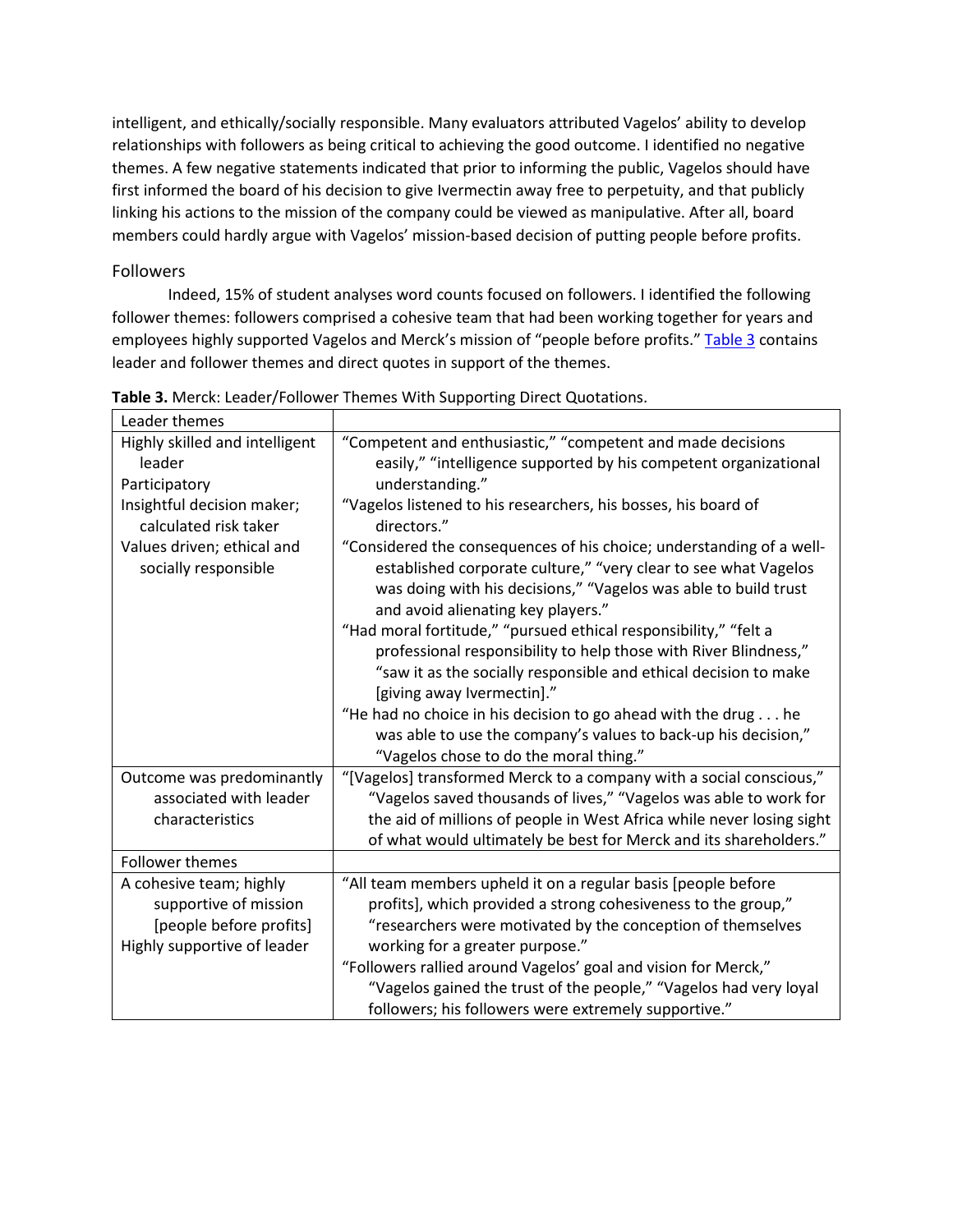#### **Situation**

Indeed, 14% of student analyses word counts focused on the situation. The *least* number of words in the analyses described the situation while in the case, itself, the *most* number of words described the situation. Two themes emerged. First, about 56% of narratives identified Merck's mission of "people before profits" as the driving force throughout the situation. Second, nearly 20% of narratives identified time as an advantage; the company had several years to develop and bring to market Ivermectin to contain river blindness.

#### Relatedness of Constructs

In this case, the ability of the leader to connect with his followers led to his successfully influencing the situation, as indicated by the following quote, "The three components [leader, followers, situation] related to Vagelos' influencing the situation positively because the leader–follower link was never broken."

#### Outcome Attribution

Student analyses (*n* = 217) attributed the outcome to the leader 71% of the time. Aligned with [Hackman and Wageman's \(2005\)](https://journals.sagepub.com/doi/10.1177/1052562918796052) statement that LAE occurs regardless of outcome condition (good or bad), the results of the chi-square test comparing frequency counts of leader attributions for each of the two cases was insignificant,  $\chi^2(1)$  = .456,  $p$  = .500.

#### Competencies Identified by Word Frequency Counts

I used word frequency counts to identify the top 12 leadership competencies. These competencies aligned with identified themes and with competencies identified as important in the crisis leadership literature. [Table 4l](https://journals.sagepub.com/doi/10.1177/1052562918796052)ists the frequency counts. Although the crisis literature identifies accurately assessing the dynamics of a crisis situation as a critical competency, discussion of this competency did not appear in student analyses.

| Leader competency     | Word frequency |
|-----------------------|----------------|
| Decision making       | 1,250          |
| Communicating         | 434            |
| Earning trust         | 381            |
| Relationship building | 373            |
| Leading, managing     | 368            |
| Successful            | 265            |
| Effective             | 219            |
| Experienced           | 209            |
| Values driven         | 127            |
| Credible              | 122            |
| Intelligent           | 102            |
| Confident             | 93             |

**Table 4.** Top 12 Leadership Competency Frequency Counts.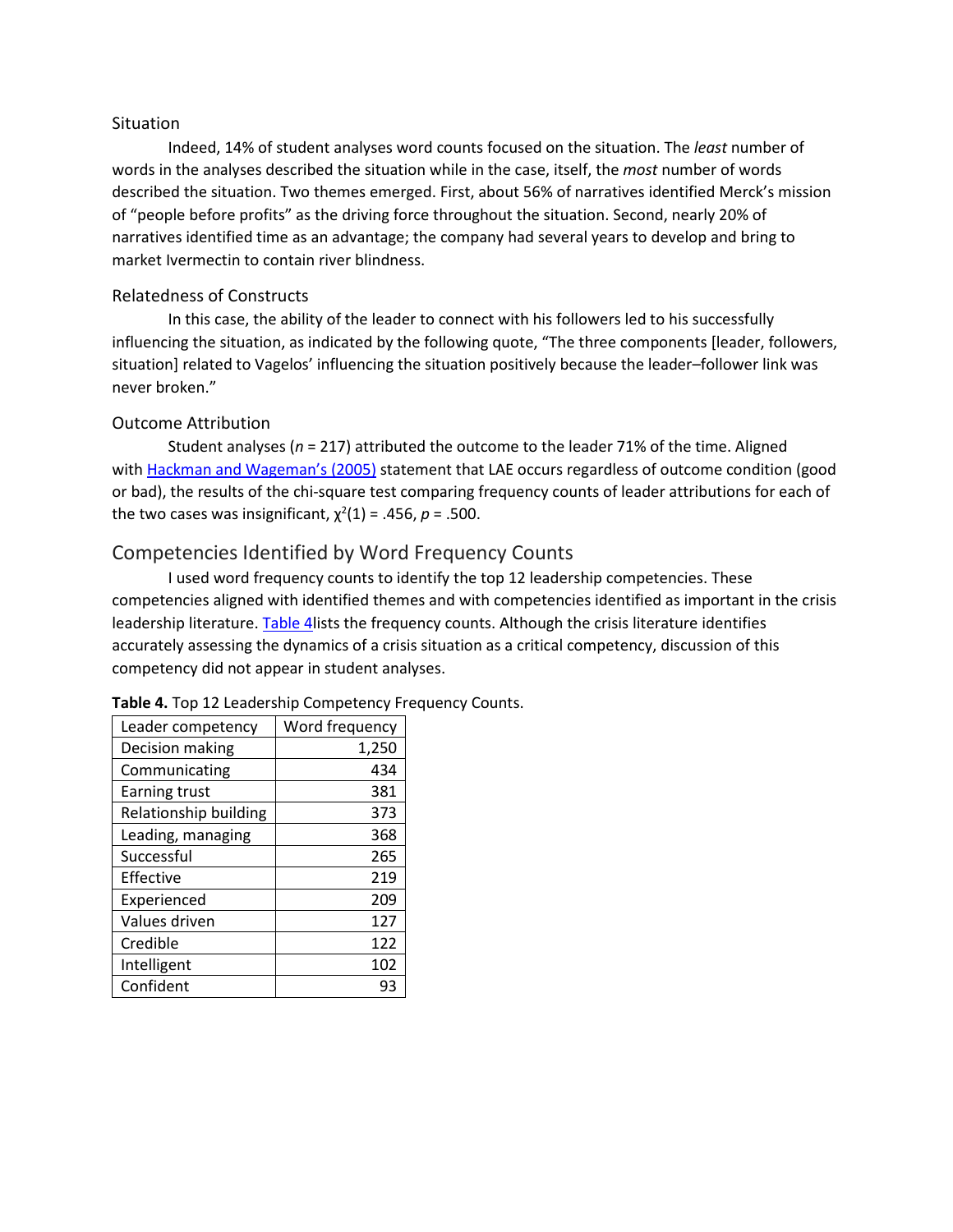## Comparisons and Contrasts

#### Case Word Counts and Student Analyses Word Counts

Recall that I used chi-square tests to determine independence of the word count distributions of cases from those of student analyses to determine whether the case word counts influenced the student analyses word counts for leaders, followers, and situations. SPSS reported the following results for Mann Gulch: For the leader,  $\chi^2(1) = 471.170$ ,  $p < .001$ ,  $V = .27$ ; for the followers,  $\chi^2(1) = 137.885$ ,  $p <$ .001,  $V = .15$ ; and for the situation,  $\chi^2(1) = 648.016$ ,  $p < .001$ ,  $V = .34$ . SPSS reported the following results for Merck: For the leader,  $\chi^2(1)$  = 1288.898,  $p < .001$ ,  $V = .38$ ; for the followers,  $\chi^2(1)$  = 84.761,  $p <$ .001,  $V = .10$ ; and for the situation,  $\chi^2(1) = 1618.981$ ,  $p < .001$ ,  $V = .42$ . Thus, in both cases, chi-square results show independence of word count distributions of cases from those of student assessments, indicating that the number of words that the case writer used to describe leaders, followers, and situations did not influence the number of words that students used to describe the same.

#### **Constructs**

Based on the use of comparison and contrast between cases, similarities and differences emerged in the narratives. These are summarized and appear with their respective indicators in Table [5.](https://journals.sagepub.com/doi/10.1177/1052562918796052) [Table 5](https://journals.sagepub.com/doi/10.1177/1052562918796052) focuses on themes and word frequency counts that emerged rather than occasional mentions of a similarity or difference in the constructs.

| Construct                   | <b>Similarities</b>    | <b>Differences</b>     | Indicators           |
|-----------------------------|------------------------|------------------------|----------------------|
| Leaders (primary focus      | Decisive, experienced, | Communication,         | Themes, frequency of |
| of narratives)              | motivated,             | earning trust,         | competencies,        |
|                             | creative, intelligent, | relationship           | narrative word       |
|                             | confident              | building,              | counts               |
|                             |                        | leading/managing,      |                      |
|                             |                        | effective decision     |                      |
|                             |                        | making                 |                      |
| Followers (secondary        | Motivated, secondary   | Experience, training,  | Themes, narrative    |
| focus of                    | focus of narratives    | length of team         | word counts          |
| narratives)                 |                        | existence, team        |                      |
|                             |                        | cohesiveness,          |                      |
|                             |                        | support of leader,     |                      |
|                             |                        | trust in leader        |                      |
| Situations (third focus     | None noted             | Mission driven, time   | Themes, narrative    |
| of narratives)              |                        | constraints            | word counts          |
| <b>Outcome attributions</b> | Mostly attributed      | Primed group (Mann     | Frequency counts     |
|                             | solely to the leader   | Gulch) attributed to   |                      |
|                             |                        | leader, followers,     |                      |
|                             |                        | and situation          |                      |
| Relatedness                 | Ability of leaders to  | Level of connection of | <b>Themes</b>        |
|                             | connect with           | leaders to followers   |                      |
|                             | followers              |                        |                      |
|                             | determines the         |                        |                      |
|                             | success of the         |                        |                      |
|                             | outcome                |                        |                      |

**Table 5.** Similarities, Differences Between Constructs Identified in Narratives and Associated Indicators.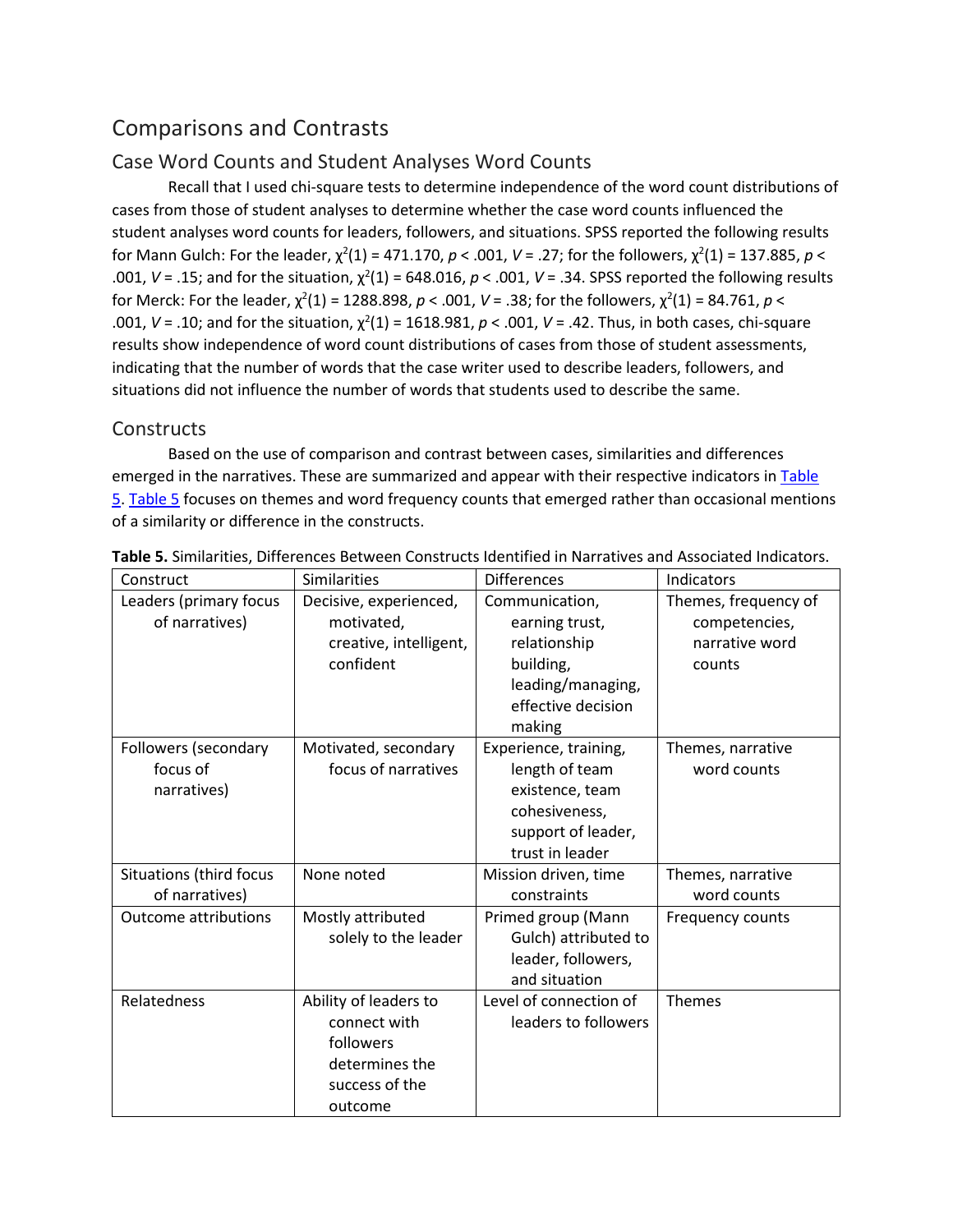## Designing the Learning Module

#### Drafting SLOs and a Competency Report Card

Drawing from the literature review and my content analysis, I identified the following six SLOs.

#### **SLO 1: Understand the Importance of Synergy Between Leaders, Followers, Situations, and Outcomes**

Rationale: Pretest results indicated heavy focus on leaders with little recognition of how the relatedness of leaders, followers, and situations influence outcomes.

#### **SLO 2: Evaluate Leader and Follower Behaviors in the Context of a Specific Crisis Situation**

Rationale: Pretests indicated little focus on how differences in the situations necessitated differences in behaviors for both leaders and followers.

#### **SLO 3: Apply Crisis Typologies to Categorize Crisis Events**

Rationale: Effective crisis leadership depends on recognizing what type of crisis is occurring; such recognition was absent in the narratives.

#### **SLO 4: Detect a Pattern of Events That Implies a Foreseeable Need for Crisis Leadership Prevention and Intervention**

Rationale: According to the crisis literature, by detecting patterns of events that lead to crises, proactive strategies may be identified and implemented.

#### **SLO 5: Differentiate Competencies Critical for All Crises From Those Critical to Specific Crisis Categories**

Rationale: Aids in planning crisis competency development specific to crises in general and to those crises likely to occur within a specific organization/industry/profession.

#### **SLO 6: Generate a Crisis-Preparedness Plan for a Foreseeable Crisis**

Rationale: Requires students to synthesize what they have learned about crisis preparedness and may serve as a posttest.

Then, using SLOs as the foundation, I selected IBL activities to aid students in achieving SLOs. [Figure](https://journals.sagepub.com/doi/10.1177/1052562918796052)  [2i](https://journals.sagepub.com/doi/10.1177/1052562918796052)dentifies the steps involved. The first level of squares identifies the process steps and the second level of rectangles identifies the origins of discovery for each step.





*Note*. SLOs = student learning objectives.

Finally, [Table 6](https://journals.sagepub.com/doi/10.1177/1052562918796052) illustrates what I term a competency report card, providing one example of an inquiry-based assignment for each SLO. Differences in pretest and posttest scores aided in assessing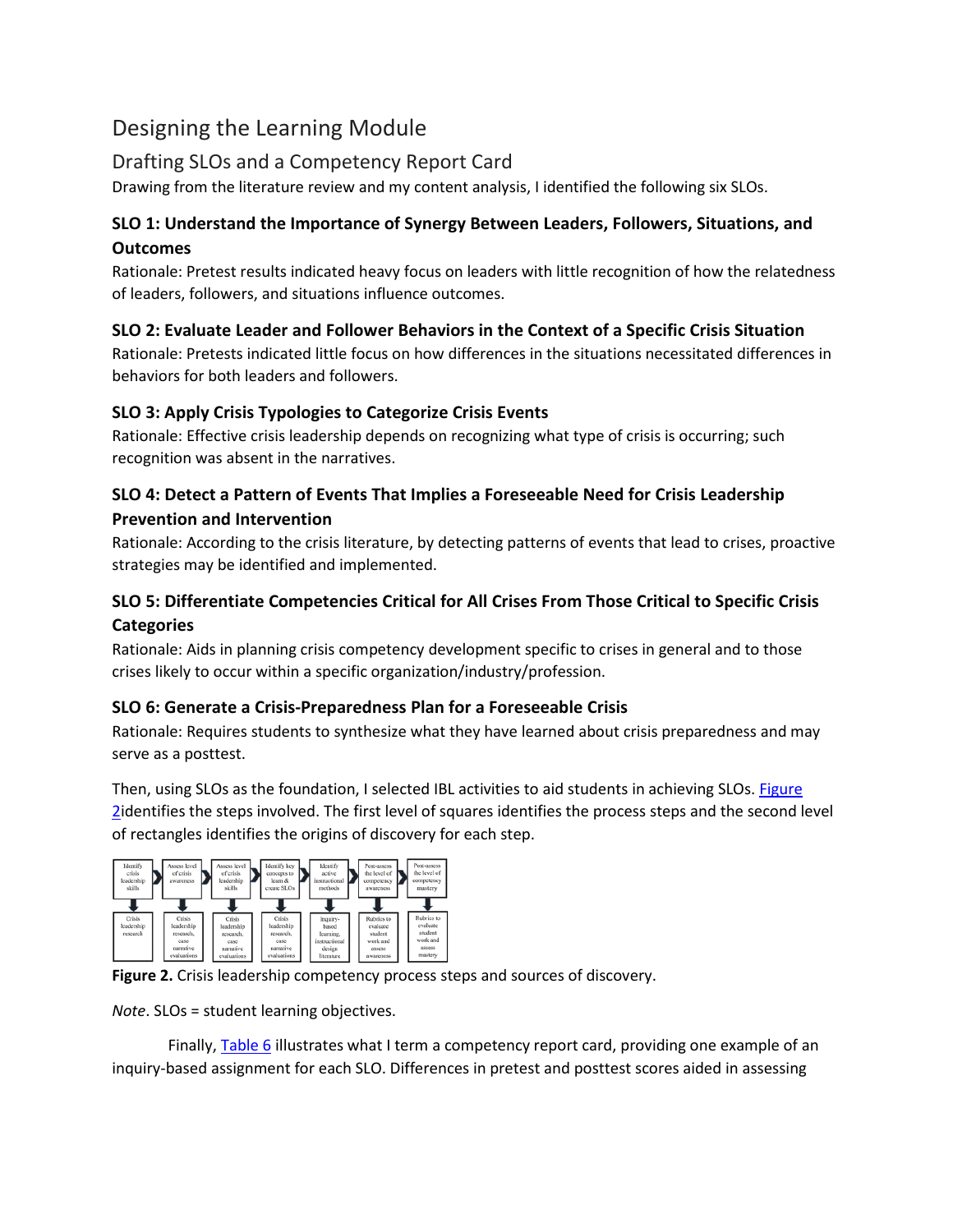achievement of SLOs at the conclusion of the learning experience. For example, the following quote from a student case analysis provides evidence in support of SLOs 1, 2, and 3.

| <b>SLO</b>                 | <b>SLO</b>     | <b>SLO</b>     | Example of instructional        | Type of inquiry- |
|----------------------------|----------------|----------------|---------------------------------|------------------|
|                            | pretest        | posttest       | method                          | based learning   |
|                            | score, n       | score, $n =$   |                                 | applied in       |
|                            | $= 204$        | 29             |                                 | instructional    |
|                            |                |                |                                 | method           |
| 1. Understand the          | $\mathbf{1}$   | $\overline{3}$ | Small group: Construct and      | Confirmation     |
| importance of              |                |                | engage in a 4-to 6-minute       | inquiry          |
| synergy between            |                |                | role play demonstrating         |                  |
| leaders, followers,        |                |                | how synergy influences          |                  |
| situations, and            |                |                | outcomes.                       |                  |
| outcomes.                  |                |                |                                 |                  |
| 2. Evaluate the            | $\overline{2}$ | $\overline{4}$ | Describe a crisis leadership    | Guided inquiry   |
| effectiveness of           |                |                | event that occurred within      |                  |
| leader and follower        |                |                | your organization and           |                  |
| behaviors specific to      |                |                | based on the desired            |                  |
| a crisis situation.        |                |                | outcome, evaluate the           |                  |
|                            |                |                | effectiveness of leader and     |                  |
|                            |                |                | follower behaviors.             |                  |
| 3. Apply crisis typologies | $\mathbf 0$    | $\overline{2}$ | Returning to the two crises you | Structured       |
| to categorize crisis       |                |                | evaluated, apply Gundel's       | inquiry          |
| events.                    |                |                | crisis typology to categorize   |                  |
|                            |                |                | each crisis, explaining your    |                  |
|                            |                |                | rationale.                      |                  |
| 4. Detect a pattern of     | $\mathbf{1}$   | $\overline{3}$ | Detect an impending crisis      | Guided inquiry   |
| events that implies a      |                |                | within your life or within      |                  |
| foreseeable need for       |                |                | your organization and           |                  |
| crisis leadership          |                |                | generate three                  |                  |
| prevention and             |                |                | preventative strategies.        |                  |
| intervention.              |                |                |                                 |                  |
| 5. Differentiate           | $\mathbf{1}$   | 3              | Within your virtual small group | Guided inquiry   |
| competencies critical      |                |                | discussion, identify three      |                  |
| for all crises from        |                |                | universal crisis                |                  |
| those critical to          |                |                | competencies, providing         |                  |
| specific crises            |                |                | evidence for your               |                  |
| categories.                |                |                | selections.                     |                  |
| 6. Generate a crisis-      | 0              | 3              | Generate a crisis-preparedness  | Open inquiry     |
| preparedness plan          |                |                | plan for a foreseeable          |                  |
| for a foreseeable          |                |                | organizational crisis within    |                  |
| crisis.                    |                |                | your organization.              |                  |

**Table 6.** Crisis Leadership Competency Report Card.

Throughout the movie *Apollo 13*, Kranz and his team utilized crisis typology by identifying and classifying the situation, addressing the scope of the crisis and managing the situation. By working as a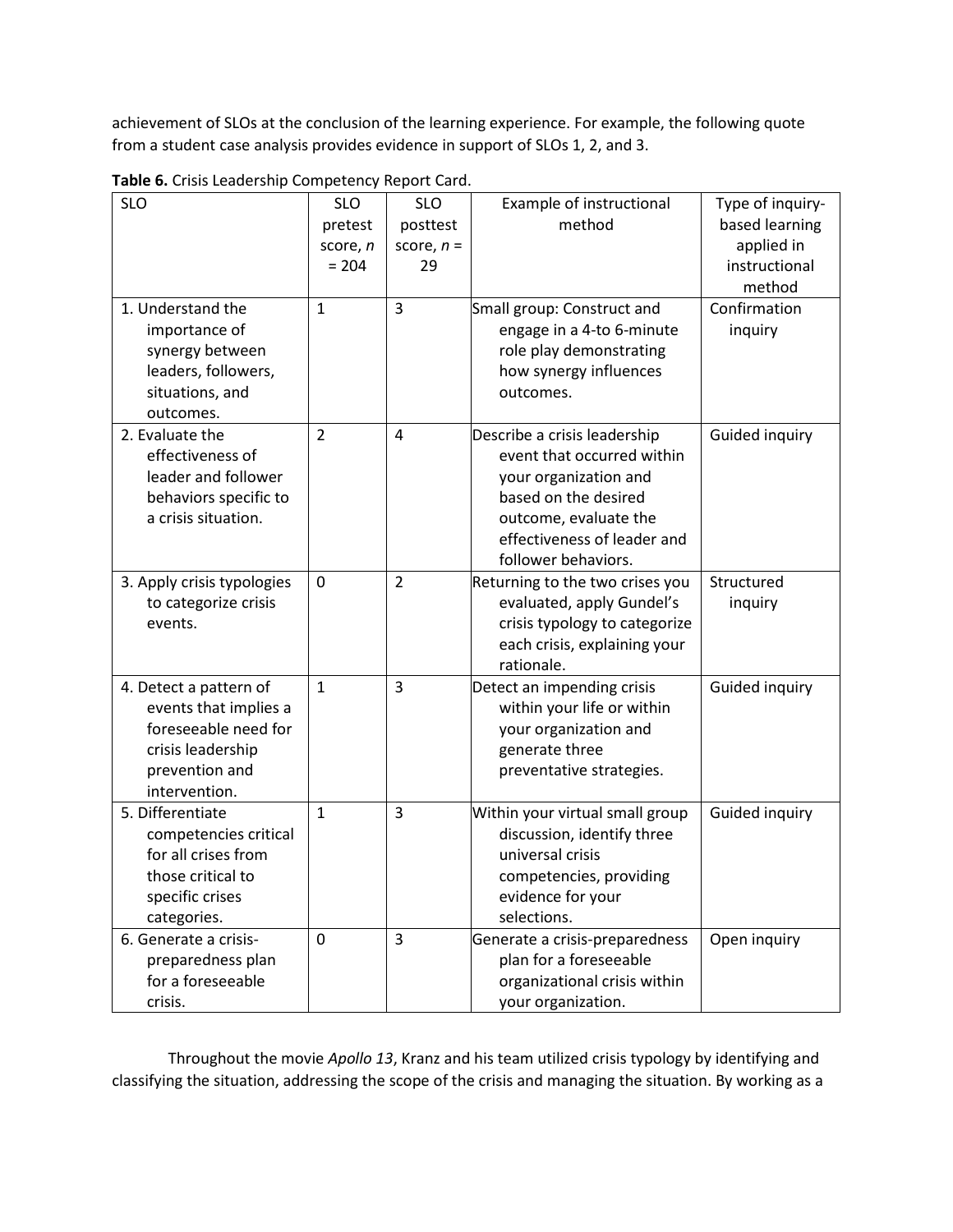team and breaking down the crisis into manageable steps and scenarios, they were able to successfully bring the *Apollo 13* crew back to Earth safely.

## Discussion and Conclusion

#### Implications for Learning

As crisis generally leads to rapid and radical change, I incorporated the crisis module into a graduate class in change leadership that I had designed. In teaching the class twice, I have learned several things. First, telling students to view leadership as a process in itself simply does not work. However, as they engage in forms of active learning such as IBL, they begin to see the difference between leadership as a dynamic process and leadership as an enduring role. That realization is a progression that becomes evident in their work. But whether that progression might flourish over time in a culture that continues to focus on "leader as hero" is an area needing further study.

Second, students struggle with how trust might be established in crisis situations in which people have not worked together previously. I learned that practicing priming by incorporating the concept of "swift trust" [\(Curnin, Owen, Paton, Trist, & Parsons, 2015\)](https://journals.sagepub.com/doi/10.1177/1052562918796052), which explains how and why people who meet during crisis trust one another, helped students understand that with sufficient role clarity, trust may develop independent of time. People with military experience generally understand this concept and may add insights during debriefings.

Third, a major aha moment I had during debriefing when teaching the crisis leadership module is that students did not readily grasp the influenceability concept when applying Gundel's typology. We needed to spend time discussing that the degree of influenceability depended on whether the knowledge and technology to contain the crisis already existed. For example, in the Mann Gulch situation, that knowledge and technology did exist (radio, map, and use of escape fire), making this type of crisis influenceable under different circumstances. In the Merck case, however, the knowledge to contain river blindness took decades to develop, making the crisis difficult to influence. Finally, having said this, although typologies are valuable for crisis classification, I see potential for user bias when applying them, providing another opportunity for further research.

#### Limitations

Several study limitations exist. First, cases written for educational purposes often contain bias, which then influences student assessments. Second, assessing a crisis in its aftermath differs from the actual experience, limiting learning to a certain degree. Third, the absence of specific participant validation increases the potential for my making incorrect or biased interpretations of the data. Nonetheless, the findings from the data analysis closely align with those of previous studies in crisis leadership.

In conclusion, the topic of crisis leadership is missing from most business curricula. Yet today's leaders frequently work in unstable environments and could benefit from crisis leadership preparedness. Applying IBL in a unique way, I used student case analyses of two crisis events as a pretest to help identify gaps in learning. Based on the crisis leadership literature, my analysis of the pretest data and in-class debriefings, I then suggest instructional methods that I incorporated into an active learning module to better prepare today's leaders for crisis leadership. From my experience of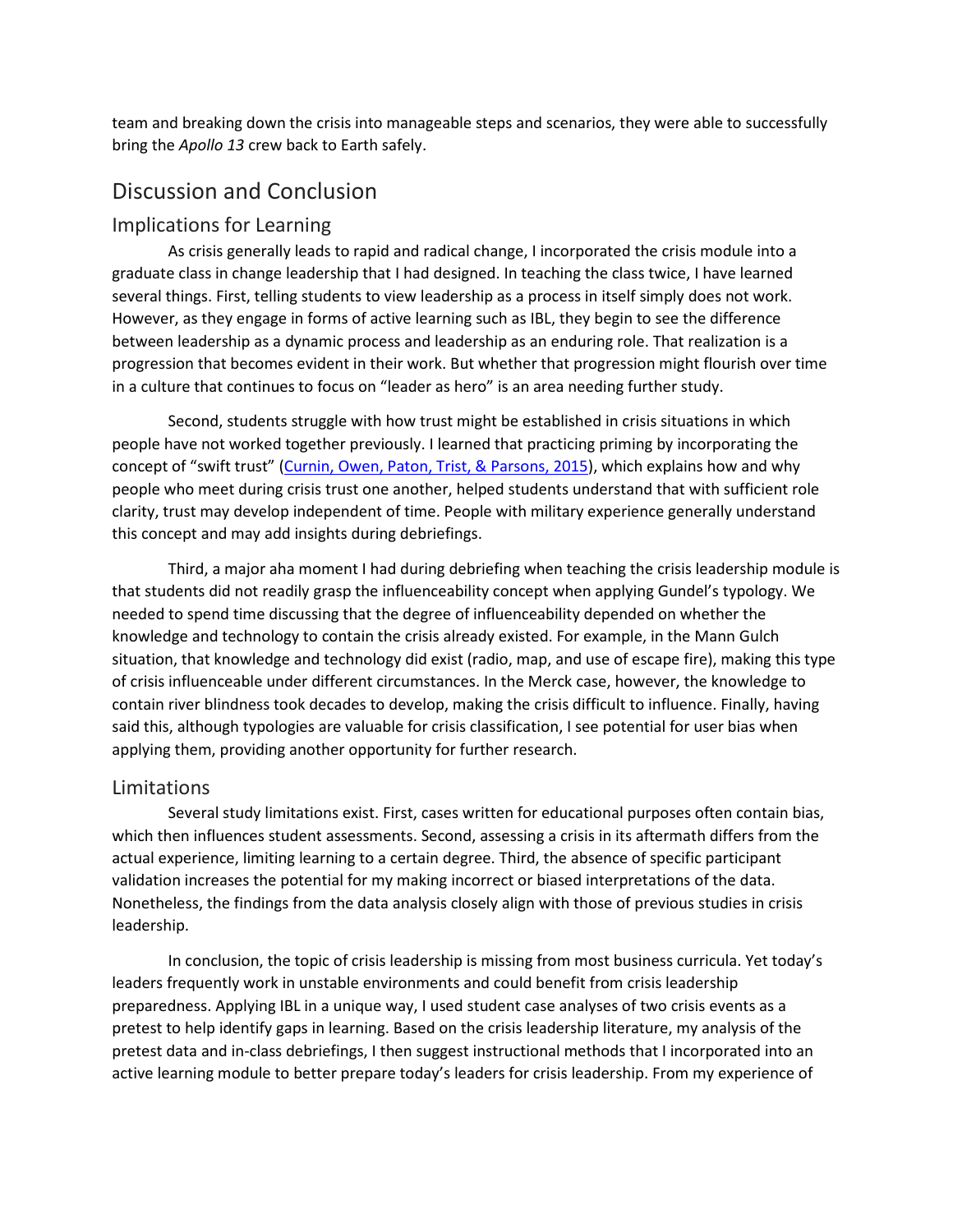incorporating the crisis learning module into a change leadership course that I taught, I share lessons learned and implications for enhanced learning.

## Appendix

#### Case 1: Mann Gulch

Located in Montana's Helena National Forest, the Mann Gulch fire took place in 1949. A lightning strike started the fire and high winds caused it to expand rapidly, blocking access to the Missouri River, the planned escape route. Less than 2 hours from the drop, the fire fatally overcame all but 3 of 15 crew members. Since the birth of the U.S. Forest Service in 1905, this fire disaster surpassed all others.

A C-47 dropped the crew one-half mile from the fire. The radio broke on drop and a crewman misplaced the area map. Most crew members, including the foreman, had not met each other until that day and none had worked together previously. At the time, the U.S. Forest Service made crew assignments based on hours of rest between assignments rather than established comradery among the crew. The crew foreman, Wagner Dodge, had 9 years' experience fighting fires, while the remaining crew had less than 3 months experience, having completed a 3-week training program earlier that summer.

After telling the crew to shed their gear, Dodge lit an escape fire that burned a circle of grass ahead of the main fire; he motioned to the crew to join him in the burnt-out circle. The U.S. Forest Service did not include escape fires as part of its training program, and crews had not used the strategy previously. Until the point where Dodge started the escape fire, the crew had followed his lead. Appearing confused, they would not join him in the burnt-out circle, trying instead to outrun the fire. Most died less than 20 feet from the circle within a minute after the fire passed over. Dodge, who had laid down in the circle, escaped injury. Two others stumbled onto a wide rockslide path while the fire passed over them. The fireboard later determined that had the perished crew followed Dodge's direction, they would have survived.

#### Case 2: Merck

Although discovered in 1893, the etiology of river blindness escaped discovery until 1926. Humped back black flies that bred near fast moving river water transmitted the disease. Flies bit individuals already infected and then bit uninfected, transmitting the parasite. Over several years, the parasite caused visual impairment and eventually permanent blindness. By the 1970s, the World Health Organization estimated that the parasite had infected over 18 million individuals living in West Africa and parts of Latin America and placed at risk another 85 million; 1 million already suffered from visual impairment.

In 1975, William C. Campbell, a researcher employed by Merck at the time, developed a drug to combat parasites in livestock. He discovered a close relationship between the parasite in livestock and the one causing river blindness. Thus, he believed he could develop a drug that would prevent river blindness. He requested permission to work on the drug, but because the majority at risk would not be able to pay for it, the request went to Merck's CEO, Roy Vagelos, a physician-researcher who had become CEO not particularly by choice, but rather by popular demand within Merck's ranks. Merck incurred an estimated cost of \$200 million to bring the drug to market; development and testing took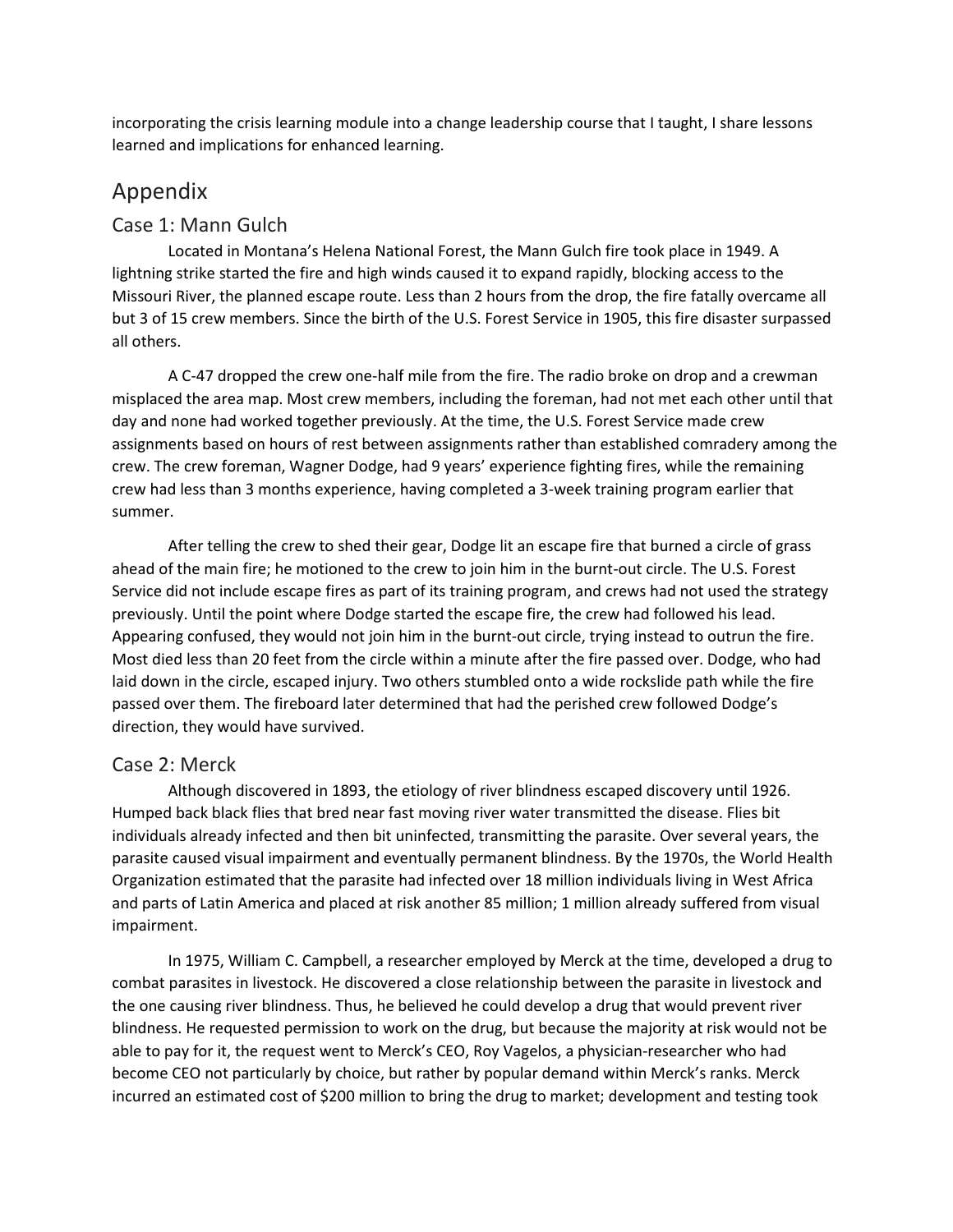about 12 years. Merck's mission places people before profits; thus, without first seeking board approval, Vagelos gave permission to develop the drug and distribute it free of charge to perpetuity to those who needed it but could not afford it. The Federal Drug Administration approved the drug, named Ivermectin, in 1981. It has done much toward eradicating river blindness. The actions Merck took with regard to developing and distributing Ivermectin provides compelling support for corporate social responsibility. Merck benefited financially in the long run as a result of its actions, gaining investors and new business.

## Declaration of Conflicting Interests

The author(s) declared no potential conflicts of interest with respect to the research, authorship, and/or publication of this article.

## Funding

The author(s) received no financial support for the research, authorship, and/or publication of this article.

## References

- Angelo, T. A., Cross, P. (1993). *Classroom assessment techniques: A handbook for college teachers* (2nd ed.). San Francisco, CA: Jossey-Bass.
- Baker, S. D. (2007). Followership: The theoretical foundation of a contemporary construct. *Journal of Leadership & Organizational Studies,* 14, 50-60.

Google Scholar | SAGE Journals

- Björck, A. (2016). Crisis typologies revisited: An interdisciplinary approach. *Central European Business Review*, 5, 25-37.
- Bolden, R., Witzel, M., Linacre, N. (2016). *Leadership paradoxes*. New York, NY: Routledge.
- Bruner, J. S. (1966). *Toward a theory of instruction*. Cambridge, MA: Harvard University Press.
- Bruner, J. S. (1975). From communication to language: A psychological perspective. *Cognition*, 3, 255- 287.
- Burnett, J. J. (1998). A strategic approach to managing crisis. *Public Relations Review*, 24, 475-488.
- Carini, R. M., Kuh, G. D., Klein, S. P. (2006). Student engagement and student learning: Testing the linkages. *Research in Higher Education*, 47, 1-31.

Caulfield, J. (2011). *How to design and teach a hybrid course: Achieving student-centered learning through blended classroom, online and experiential activities*. Sterling, VA: Stylus.

- Chaleff, I. (2009). *The courageous follower: Standing up to and for our leaders* (3rd ed.). San Francisco, CA: Berrett-Koehler.
- Chhokar, J. S., Brodbeck, F. C., House, R. J. (2007). Introduction. In Chhokar, J. S., Brodbeck, F. C., House, R. J. (Eds.), *Culture and leadership across the world: The GLOBE book of in-depth studies of 25 societies* (pp. 1-15). Mahwah, NJ: Lawrence Erlbaum.
- Cirka, C. C., Corrigall, E. A. (2010). Expanding possibilities through metaphor: Breaking biases to improve crisis management. *Journal of Management Education*, 34, 303-323.
- Cook, A. (2013). *Priming as a teaching strategy: Definition and examples*. Retrieved from https://study.com/academy/lesson/priming-as-a-teaching-strategy-definition-examples.html
- Curnin, S., Owen, C., Paton, D., Trist, C., Parsons, D. (2015). Role clarity, swift trust and multi-agency coordination. *Journal of Contingencies and Crisis Management*, 23, 29-35.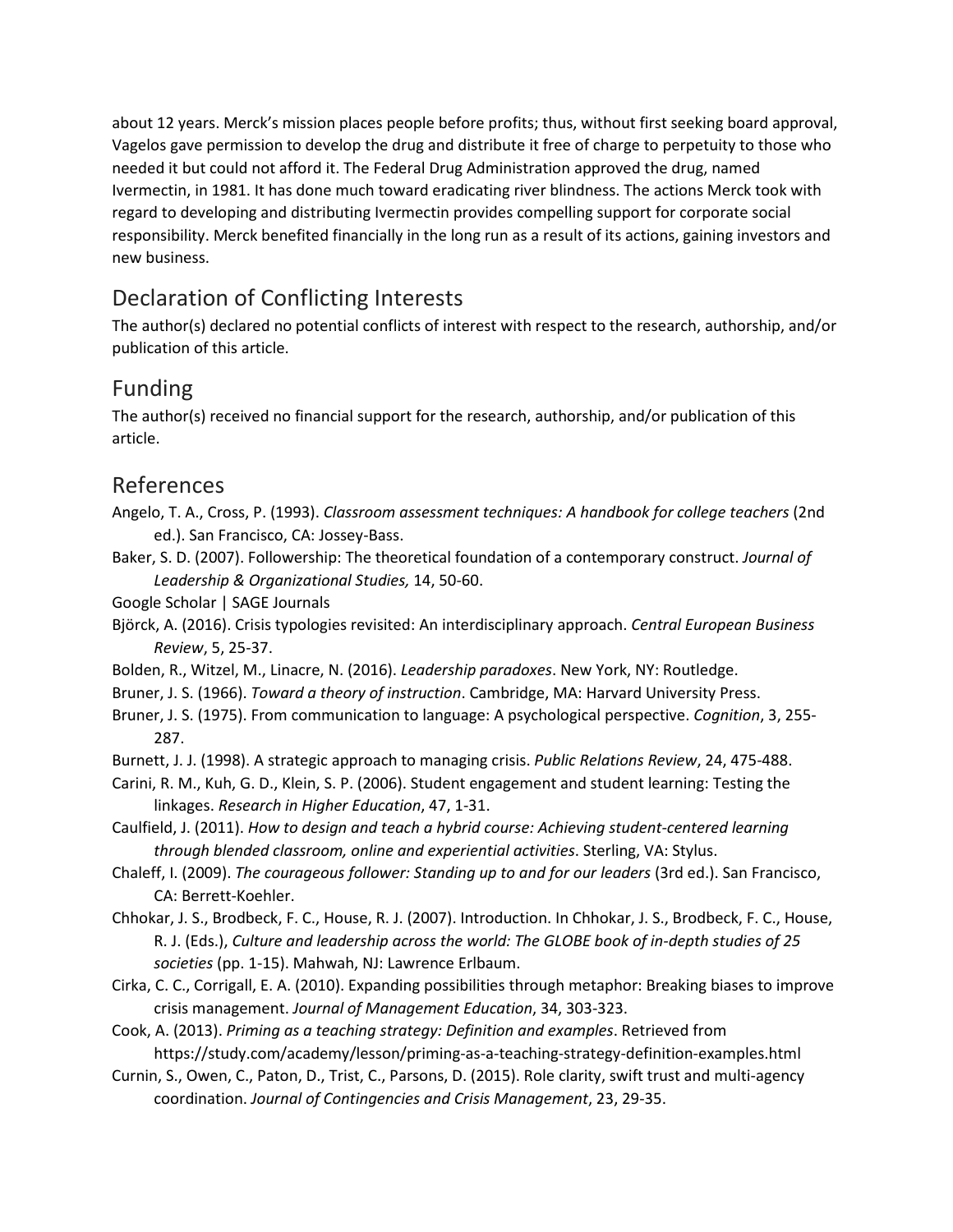- Demiroz, F., Kapucu, N. (2012). The role of leadership in managing emergencies and disasters. *European Journal of Economic & Political Studies,* 5, 91-101.
- DeRue, D. S., Wellman, N. (2009). Developing leaders via experience: The role of developmental challenge, learning orientation, and feedback availability. *Journal of Applied Psychology*, 94, 859- 875.
- Fiedler, F. (1964). A contingency model of leader effectiveness. *Advances in Experimental Psychology*, 1, 149-190.
- Fiedler, F. (2002). Curious role of cognitive resources in leadership. In Riggio, R. E., Murphy, S. E., Pirozzolo, F. J. (Eds.), *Multiple intelligences and leadership* (pp. 91-104). Mahwah, NJ: Lawrence Erlbaum.
- Gannon, M. J. (2008). *Paradoxes of culture and globalization*. Thousand Oaks, CA: Sage.
- Grint, K. (2008). Wicked problems and clumsy solutions: The role of leadership. *Clinical Leader*, 1(2), 54- 68.
- Gundel, S. (2005). Toward a new typology of crises. *Journal of Contingencies and Crisis Management*, 13, 106-111.
- Hackman, J. R., Wageman, R. (2005). When and how team leaders matter. *Research in Organizational Behavior*, 26, 37-74.
- Halpern, D. F. (2004). The development of adult cognition: Understanding constancy and change in adult learning. In Day, D. A., Zaccaro, S. J., Halpin, S. M. (Eds.), *Leader development for transforming organizations* (pp. 125-152). Mahwah, NJ: Lawrence Erlbaum.
- Hammer, E. Y., Giordano, P. J. (2012). Active learning. In Buskist, W. F., Benassi, V. A. (Eds.), *Effective college and university teaching: Strategies and tactics for the new professoriate* (pp. 99-106). Thousand Oaks, CA: Sage.
- Hersey, P., Blanchard, K. H. (1969). *Management of organizational behavior: Utilizing human resources*. Upper Saddle River, NJ: Prentice Hall.
- House, R. J., Mitchell, T. R. (1975). *Path-goal theory of leadership* (Technical Report No. 75-67). Seattle: University of Washington.
- James, E. H., Wooten, L. P. (2010). *Leading under pressure: From surviving to thriving before, during, and after a crisis*. New York, NY: Routledge.
- Kapucu, N., Van Wart, M. (2008). Making matters worse: An anatomy of leadership failures in managing catastrophic events. *Administration & Society*, 40, 711-740.
- Kelley, R. (1988, November). In praise of followers. *Harvard Business Review*. Retrieved from https://hbr.org/1988/11/in-praise-of-followers
- Klann, G. (2003). *Crisis leadership*. Greensboro, NC: Center for Creative Leadership.
- Klenke, K. (2008). *Qualitative research in the study of leadership*. Bingley, England: Emerald Group.
- Kolb, D. (2015). *Experiential learning: Experience as the source of learning and development* (2nd ed.). Upper Saddle River, NJ: Pearson Education.
- Lalonde, C., Roux-Dufort, C. (2013). Challenges in teaching crisis management: Connecting theories, skills, and reflexivity. *Journal of Management Education*, 37, 21-50.
- Lu, X. (2013). *Managing uncertainty in crisis: Exploring the impact of institutionalization on organizational sensemaking*. Retrieved from https://dspace.library.uu.nl/bitstream/handle/1874/288541/lu.pdf?sequence=2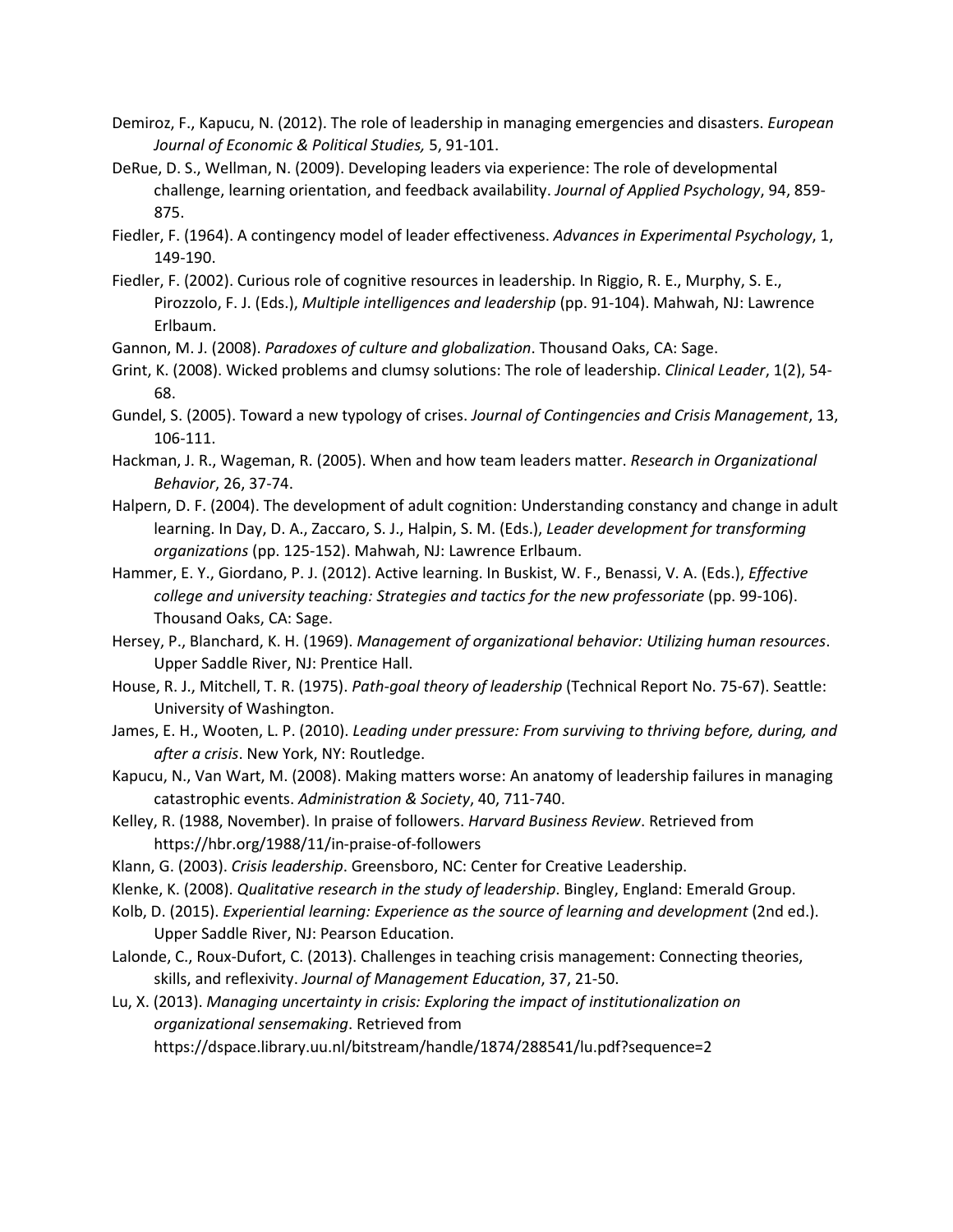- McIver, D., Fitzsimmons, S., Flanagan, D. (2016). Instructional design as knowledge management: A knowledge-in-practice approach to choosing instructional methods. *Journal of Management Education*, 40, 47-75.
- Meindl, J. R. (1995). The romance of leadership as a follower-centric theory: A social constructivist approach. *Leadership Quarterly*, 6, 329-341.
- Meindl, J. R., Ehrlich, S. B., Dukerich, J. M. (1985). The romance of leadership. *Administrative Science Quarterly*, 30, 78-102.
- Overton, L. (2017, June 1). Four ways you can increase learning efficiency today. *Towards Maturity*. Retrieved from https://towardsmaturity.org/2017/06/01/four-ways-increase-learning-efficiency/
- Pappas, C. (2014). *Instructional design models and theories: Inquiry-based learning model*. Retrieved from https://elearningindustry.com/inquiry-based-learning-model
- Price, C. (2014). *Leadership and the art of plate spinning*. Retrieved from https://vimeo.com/112874295
- Prince, M. (2004). Does active learning work? A review of the research. *Journal of Engineering Education*, 93, 223-231.
- Report of Board of Review . (1949, August). *Mann Gulch Fire*. Retrieved from https://www.nifc.gov/safety/mann\_gulch/suggested\_reading/Report\_of\_Board\_of%20Review\_19 49\_sm.pdf
- Rothermal, R. (1993, May). *Mann Gulch: A race that couldn't be won*. Retrieved from https://www.nifc.gov/safety/mann\_gulch/fire\_behavior/documents/Rothermel\_%20race.pdf
- Samani, M., Thomas, R. J. (2016, December 5). Your leadership development program needs an overhaul. *Harvard Business Review*. Retrieved from https://hbr.org/2016/12/your-leadershipdevelopment-program-needs-an-overhaul
- Schroeder-Saulnier, D. (2014). *The power of paradox: Harnessing the energy of competing ideas to uncover radically innovative solutions*. Pompton Plains, NJ: Career Press.
- Shrivastava, P., Mitroff, I., Alpaslan, C. M. (2013). Imagining an education in crisis management. *Journal of Management Education*, 37, 6-20.
- Snowden, D. J., Boone, M. E. (2007, November). A leader's framework for decision making. *Harvard Business Review*. Retrieved from https://hbr.org/2007/11/a-leaders-framework-for-decisionmaking
- Spronken-Smith, R. (2012). Experiencing the process of knowledge creation: The nature and use of inquiry-based learning in higher education. *Journal of Geography in Higher Education*, 2, 183-201.
- Useem, M. (1998a). Roy Vagelos attacks river blindness. In *The leadership moment: Nine true stories of triumph and disaster and their lessons for us all* (pp. 10-42). New York, NY: Three Rivers Press.
- Useem, M. (1998b). Wagner Dodge retreats in Mann Gulch. In *The leadership moment: Nine true stories of triumph and disaster and their lessons for us all* (pp. 43-64). New York, NY: Three Rivers Press.
- Varma, T. (2015). Understanding decision making during a crisis: An axiomatic model of cognitive decision choices. *International Journal of Business Communication*. Advance online publication. doi:10.1177/2329488415612477
- Vroom, V. H. (2000). Leadership and the decision-making process. *Organizational Dynamics*, 28(4), 82- 94.
- Vroom, V. H., Jago, A. G. (1988). *The new leadership: Managing participation in organizations*. Englewood Cliffs, NJ: Prentice Hall.
- Vroom, V. H., Jago, A. G. (2007). The role of the situation in leadership. *American Psychologist*, 62, 17- 24.